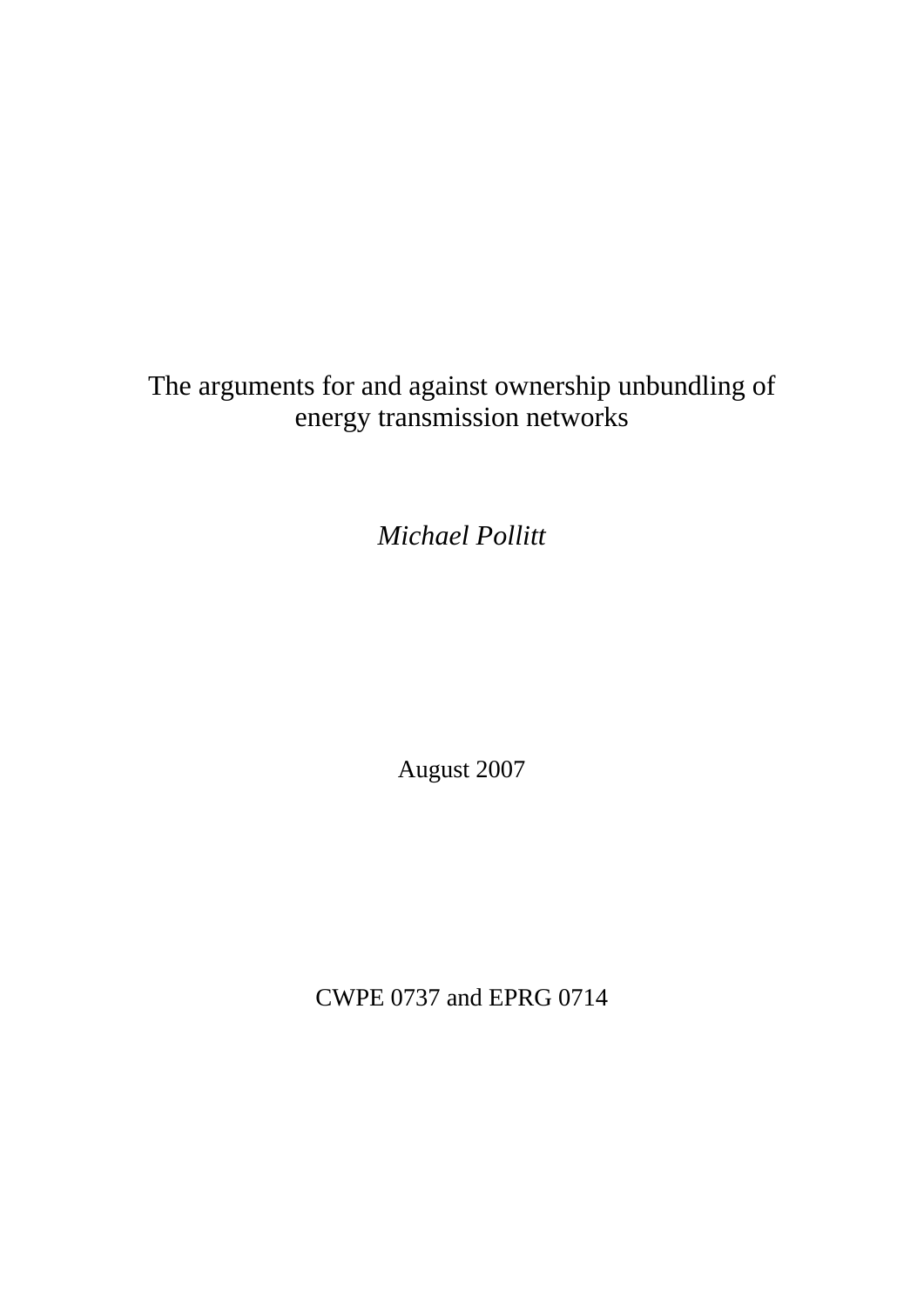# **The arguments for and against ownership unbundling of energy transmission networks**

*Michael Pollitt Judge Business School and ESRC Electricity Policy Research Group University of Cambridge* 

*7th August 2007* 

# **Executive Summary**

- We identify 5 models of transmission ownership: independent transmission system operator (e.g. UK), legally unbundled transmission system operator (e.g. French electricity), independent system operator (e.g. PJM), hybrid independent system operator/independent transmission owner (e.g. Nord Pool) and vertical integration (e.g. traditional European model).
- We address the question: What is the evidence for the superiority of the ownership unbundled transmission models (i.e. UK or Nord Pool hybrid) over the other models?
- We assess the theoretical costs and benefits of ownership unbundling and judge these to be generally in favour of ownership unbundling, though these may be potentially offset by the actual reorganisation costs of the ownership unbundling process.
- We assess the empirical evidence. This is in two forms econometric evidence from samples of countries and case studies of reforms in particular jurisdictions. The econometric evidence is weak due to problems with simultaneity of reform steps and a lack of studies, but the case study evidence is compelling.
- We go on to consider alternatives to full ownership unbundling. In particular is either an ISO or the French model of a legally unbundled TSO sufficient? We conclude that both of these models have problems or lack an economic rationale.
- We note that full ownership unbundling does require effective regulatory oversight which may not have previously existed. There may also be unintended consequences from forced ownership unbundling, such as increased mergers between electricity generators. We suggest that ownership unbundling is more consistent with the likely technical evolution of the sectors in the future.
- We conclude by suggesting that the evidence seems to be that ownership unbundling of transmission is a key part of energy market reform in the most successful reform jurisdictions.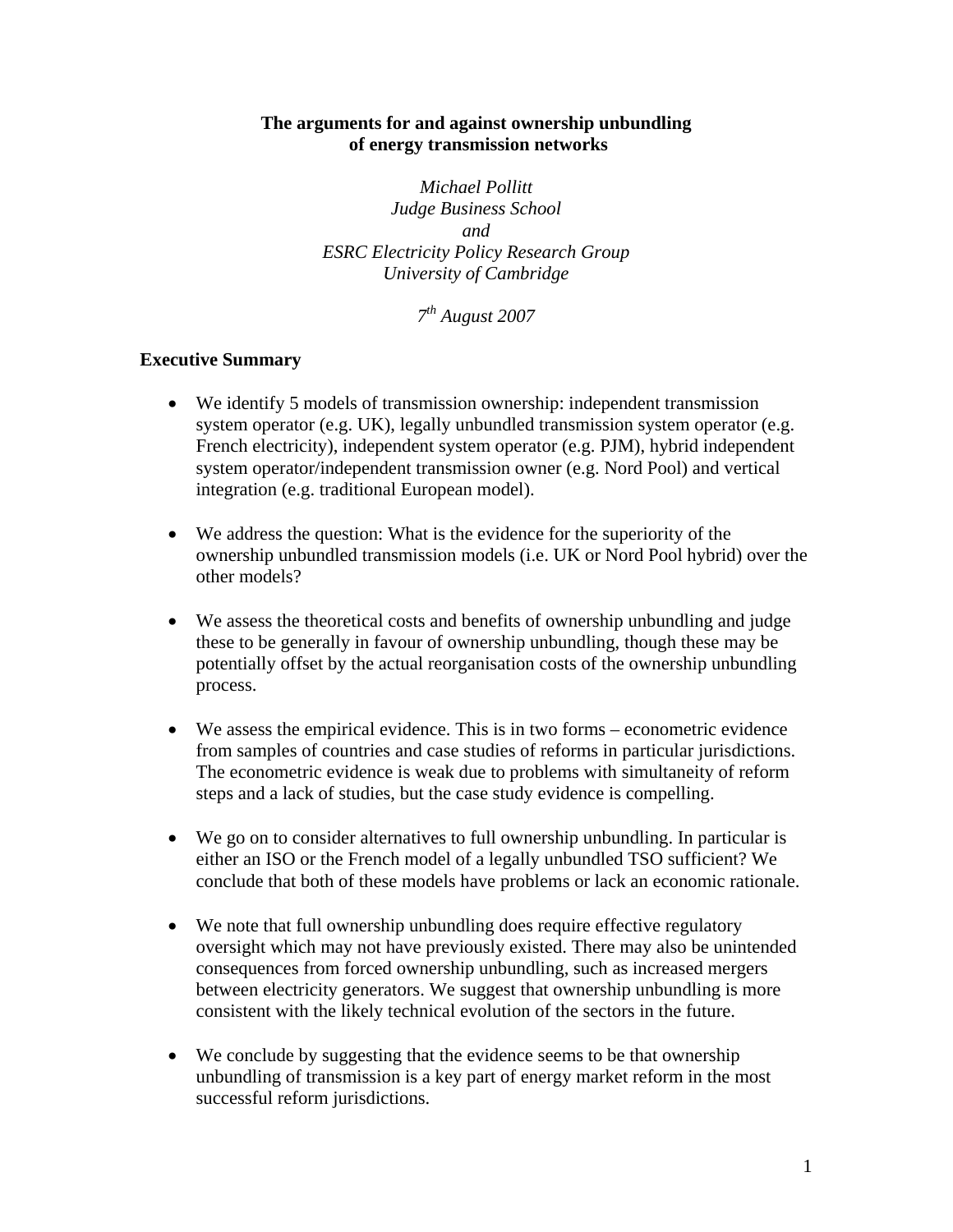## **The arguments for and against ownership unbundling of energy transmission networks**

*Michael Pollitt Judge Business School and ESRC Electricity Policy Research Group University of Cambridge* 

### *Abstract*

The question this paper addresses is: what is the evidence for the superiority of the ownership unbundled transmission models (i.e. UK or Nord Pool hybrid) over other models? We assess the theoretical costs and benefits of ownership unbundling and judge these to be generally positive, though these may be potentially offset by the actual reorganisation costs of the ownership unbundling process. Next, we assess the empirical evidence. This is in two forms – econometric evidence from samples of countries and case studies of reforms in particular jurisdictions. The econometric evidence is weak due to problems with simultaneity of reform steps and a lack of studies, but the case study evidence is compelling. We conclude with a discussion of of the issues faced by countries considering implementing ownership unbundling. We conclude that evidence seems to be that ownership unbundling of transmission is a key part of energy market reform in the most successful reform jurisdictions.

Keywords: electricity reform, gas reform, ownership unbundling, transmission.

JEL Classification: L94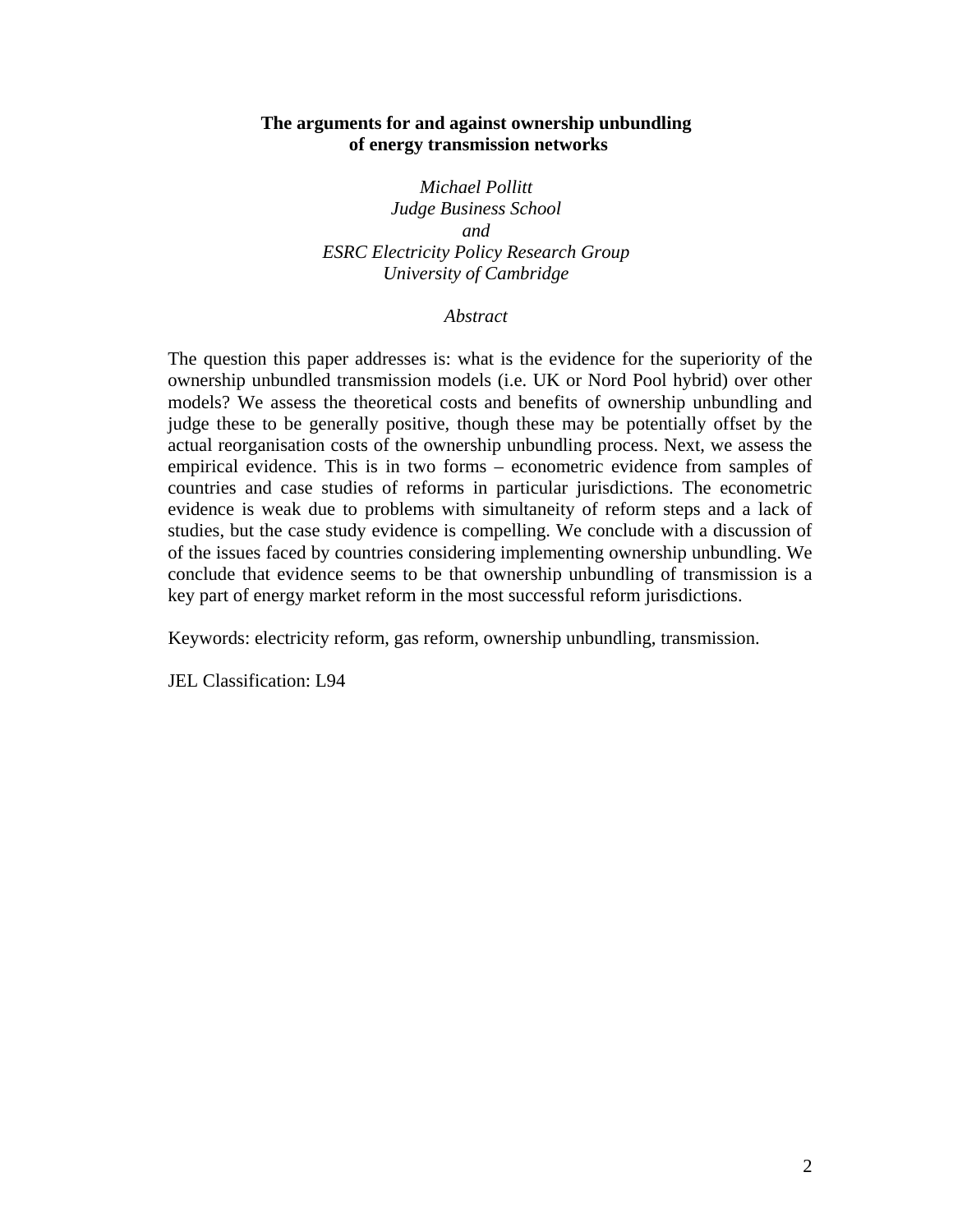# **The arguments for and against ownership unbundling of energy transmission networks**

*Michael Pollitt[1](#page-3-0) Judge Business School and ESRC Electricity Policy Research Group University of Cambridge* 

*The European Policy Context* 

 $\overline{a}$ 

There is a general concern about whether current transmission ownership arrangements are delivering non-discriminatory access to electricity and gas networks and whether they or (indeed alternative) arrangements will deliver efficient and timely investment in capacity. Non-discriminatory access is essential for the extension and deepening of competition. The role of vertically integrated incumbents has been highlighted by the recent EU Energy Sector Inquiry. Investment adequacy is increasingly important given the need to make substantial investments in transmission networks. Investment needs are expanding for replacement of existing assets as they come to the end of their lives, the need to accommodate large amounts of renewables (often in different places to existing capacity) and the need to strengthen links to the East as electricity markets expand in recent and new accession countries and imports of non-EU gas grow.

<span id="page-3-0"></span> $<sup>1</sup>$  This paper was prepared for Ofgem, whose support and encouragement in</sup> acknowledged. The author wishes to thank David Halldearn, Gert Brunekreeft, Christian von Hirschhausen, Paul Joskow, Stephen Littlechild, David Newbery and Catherine Waddams for helpful conversations and suggestions on unbundling. An anonymous referee also made very useful comments on an earlier draft. All errors and omissions are the responsibility of the author.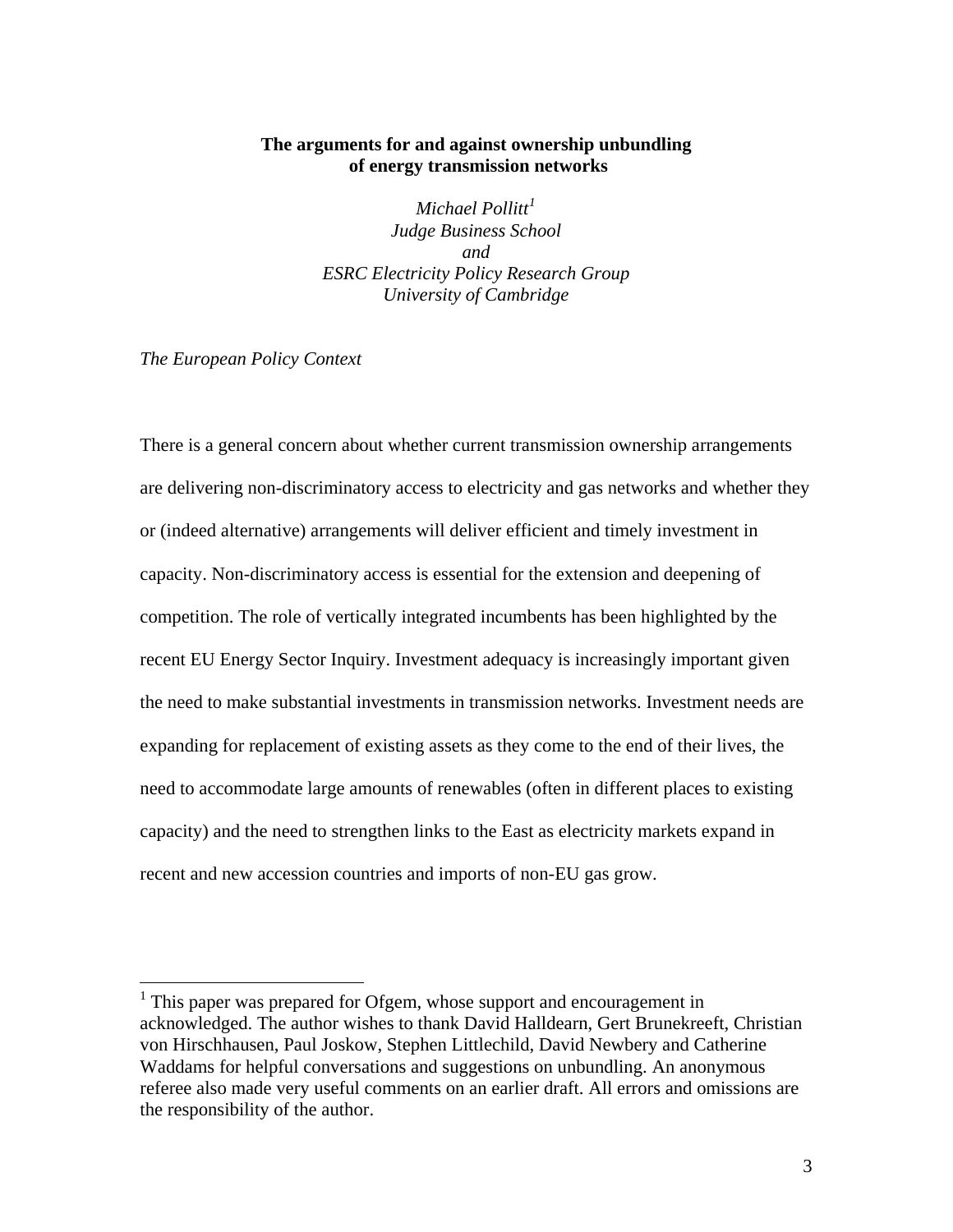There are a number of transmission ownership models in existence. Each has its supporters. One can identify at least five major models in operation.

- 1. The independent transmission system operator TSO, eg. National Grid in the UK. [ITSO] This is fully unbundled from the rest of the system and owns and operates transmission assets. This has a number of precedents in Europe and around the world in electricity, but is much rarer in gas.
- 2. The legally unbundled TSO, e.g. RTE in France. [LTSO] This is legally unbundled from the rest of system and owns and operates transmission assets. This meets the requirements of the Directives and can involve effective separation transmission operation from the rest of the sector while transmission assets remain under the same ownership as generation/production or retail. This is an increasingly common model.
- 3. The independent system operator ISO model, e.g. PJM in the US, Scottish electricity with in the UK. [ISO] This is the shallow SO model where the system operator does not own the transmission assets but is ownership unbundled from the rest of the system. This does exist in several electricity markets but is less common in gas (e.g. VENCorp in Victoria, Australia is a rare example of gas ISO with no transmission assets (see Energy International and GasTech, 2003)). Such an ISO arrangement can operate at the regional level (though Nord Pool is an example of regional market which does not have a common ISO).
- 4. There is a hybrid model where both the ISO and the TO are ownership unbundled from the rest of the system. [ISO/ITO] The ISO is asset-lite, while the TO has no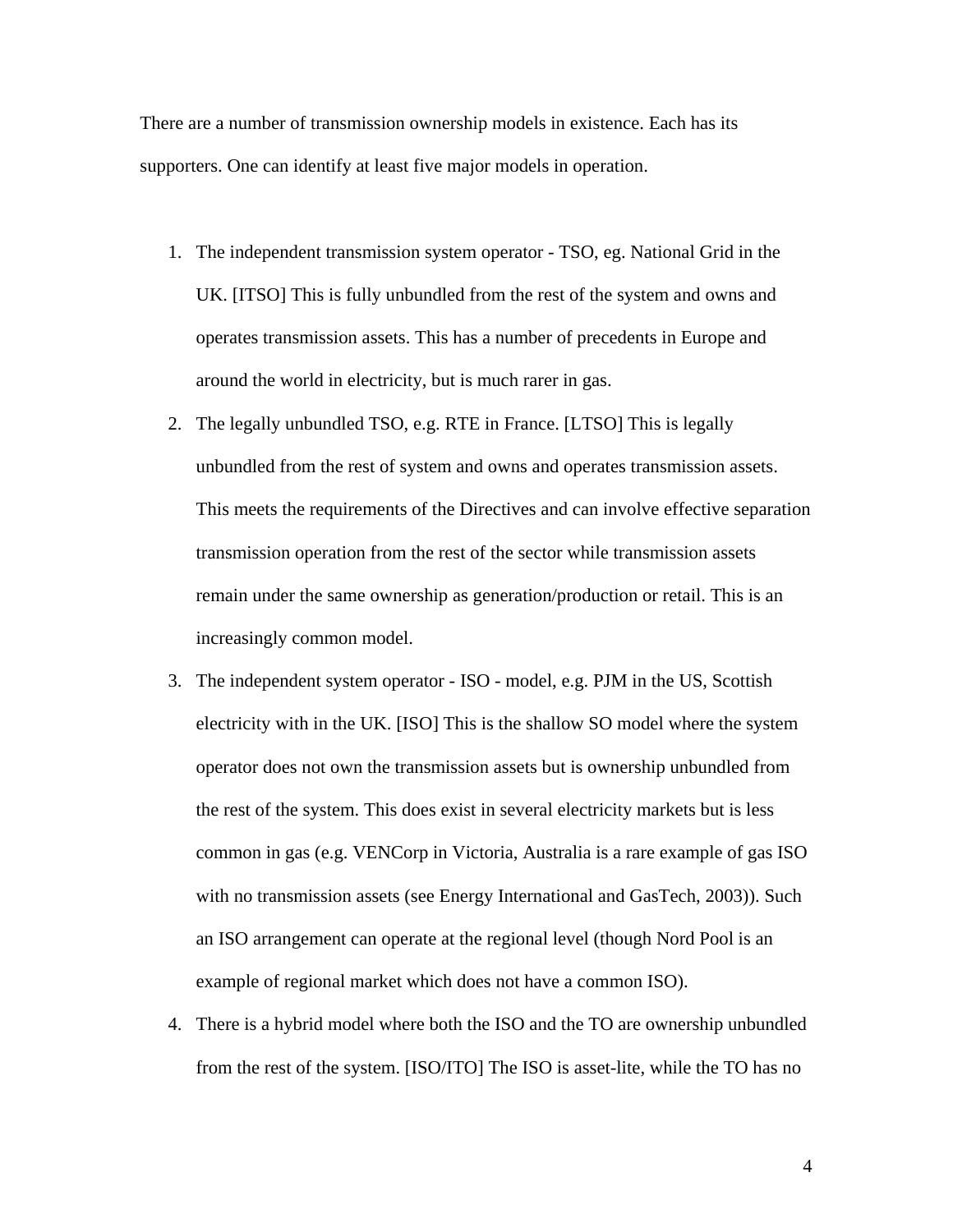system operation function. This is the case in electricity in Chile and Argentina, where it was observed in the context of rapidly expanding systems.

5. The vertically integrated utility, e.g. traditional utilities in Europe. [VI] This is the model that Europe has sought to move away from in successive directives, however it is still in de facto operation in many European gas markets and some European electricity markets.

The issue that this paper addresses is simply stated. As the EU considers moves both to regional markets and to further strengthen competitive forces by ownership unbundling of networks from the rest of the electricity and gas systems, what is the evidence for doing this?

The issue is therefore whether model 1 (and therefore, possibly, model 4) is clearly better than models 2, 3 and 5. We focus on transmission networks only and do not seek to address the issue of the unbundling of distribution networks.

As the paper makes clear this question though simple to formulate gives rise to a rather nuanced answer.

#### *Issues in looking for evidence on ownership unbundling*

The direct evidence on the impact of electricity and gas networks is hard to distinguish from the general evidence on the impact of electricity reform. The coincident timing of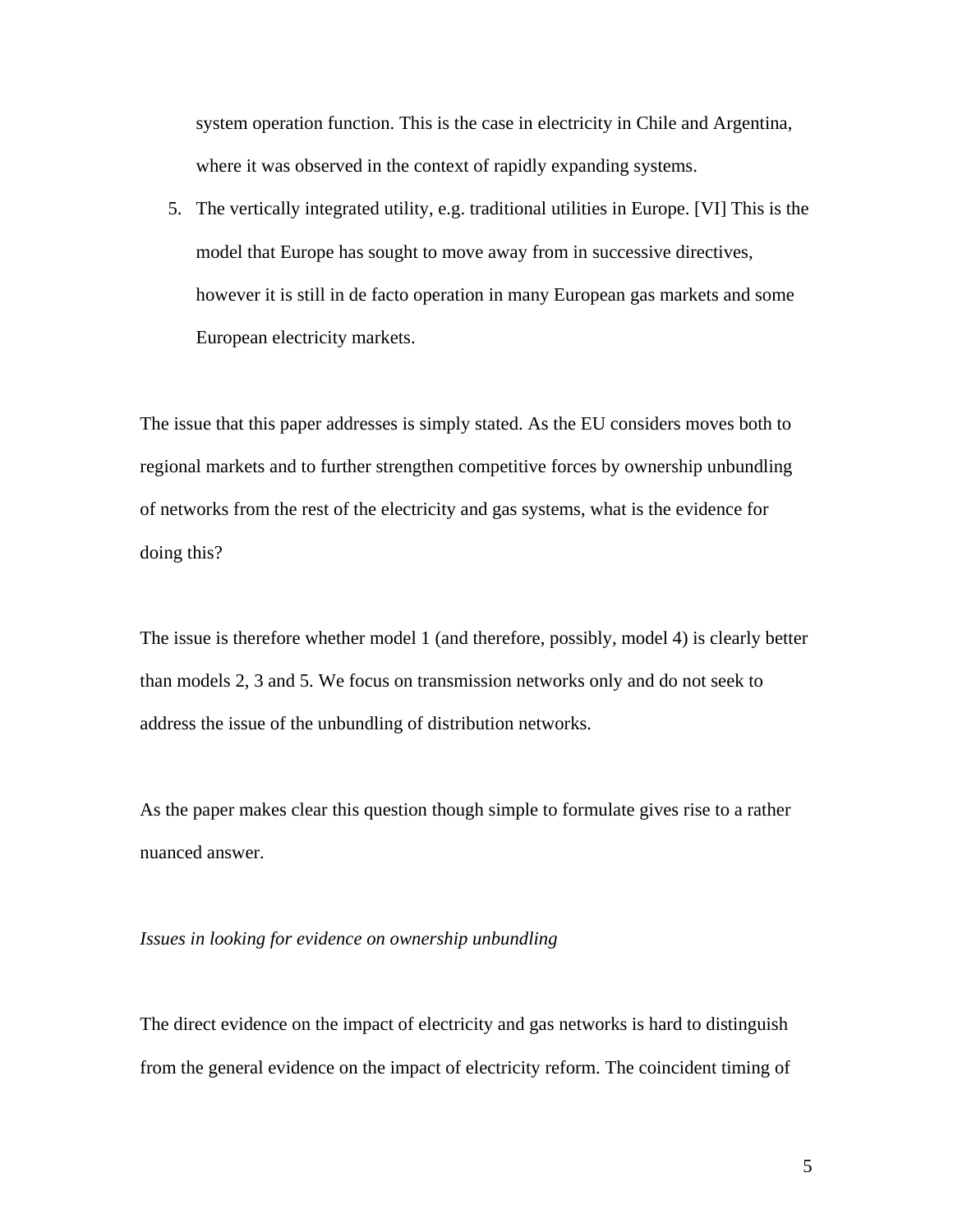several reform steps makes it difficult to find econometric evidence capable of directly testing the effect of ownership unbundling. In particular, ownership unbundling of transmission networks may occur at the same time as privatisation, the restructuring of generation or production markets, the introduction of incentive regulation etc. Copenhagen Economics (2005a, p.16) find that for electricity in the EU the degree of opening of the retail market, the presence of third party access in distribution and transmission, the wholesale trading system and the sophistication of congestion management are all correlated with unbundling of transmission. However our contention is that there is strong circumstantial evidence for the effectiveness of ownership unbundling in achieving non-discriminatory access and investment adequacy.

However we should note that the context in which we are thinking about this is in circumstances where we are considering ex post unbundling once competition has already been declared. This is potentially somewhat different from the consideration of unbundling at the time of an initial reform. This is because there are fixed cost elements (not least in political time) to restructuring of assets, the establishment of regulatory structures and the introduction of competition. Therefore unbundling is likely to be cheaper when other restructurings are taking place and / or when initial ownership structures are cheaper to change (e.g. involve initial state ownership of an integrated company rather than a private one).

Logically, we should also have in mind the question of what unbundling is trying to achieve in addition to other measures that may have taken place. There may be both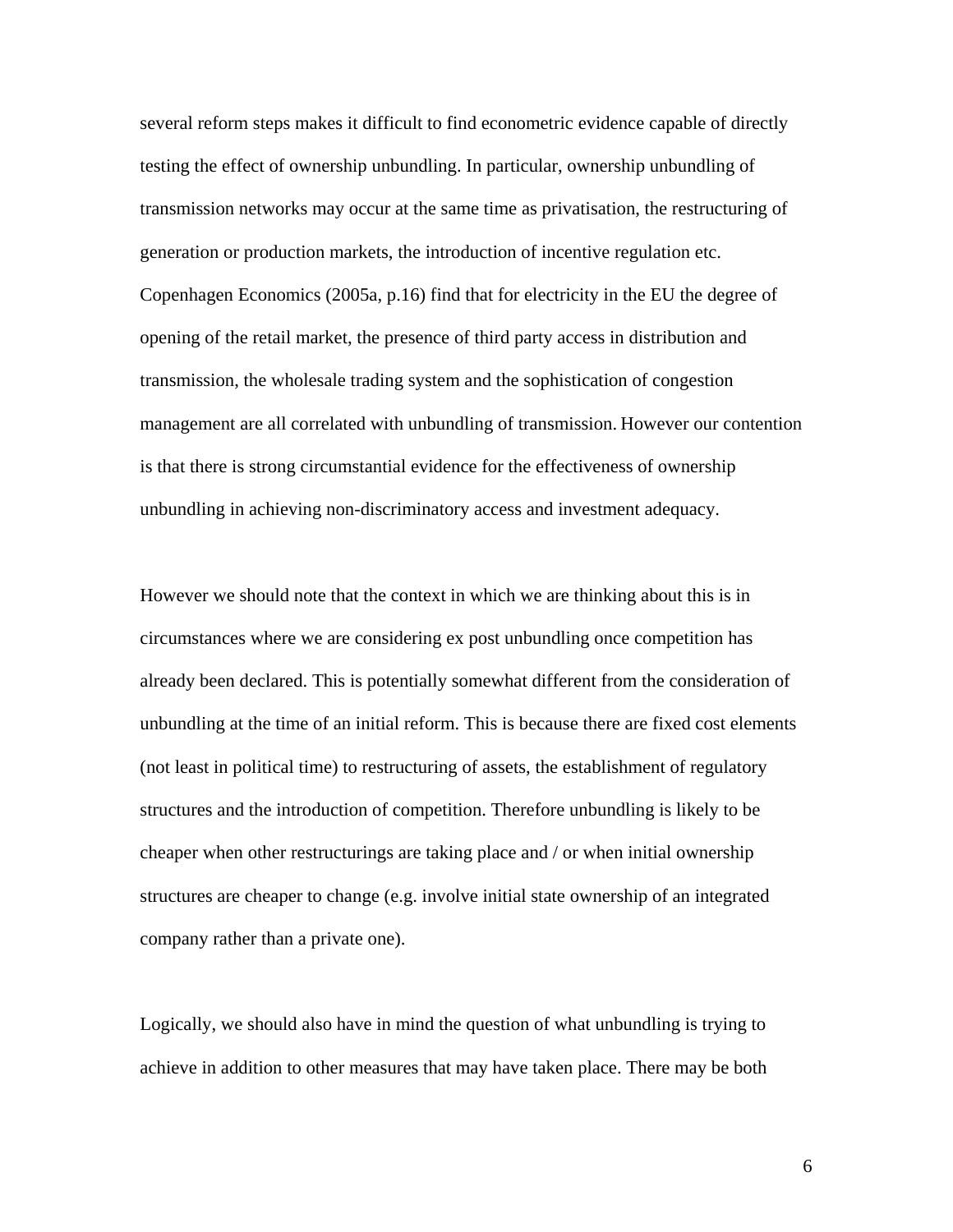cheaper ways of achieving the benefits of ownership unbundling (e.g. legal unbundling) or unbundling may have additional advantages in forcing the pace of change (e.g. by creating a private company with an interest in extending competition). Thus ISOs with continuing integrated TO (model 3 above) might be a cheaper option than the creation of ITSO for already liberalised systems while ownership unbundling along the ITSO-ISO/ITO models may facilitate the introduction of further competition in generation/production/supply and the imposition of more effective network regulation than would be the case under an ISO alone.

*A taxonomy of costs and benefits* 

It is useful to list the theoretical costs and benefits of ownership unbundling under the ITSO and ISO/ITO models. A useful amount of thinking has been done about this in the Netherlands, in the context of a debate about unbundling of electricity and gas distribution networks from retail supply. Following Mulder and Shestalova (2005) and Baarsma et al. (2007) provide a useful checklist of the costs and benefits which has inspired Table 1 below:

| Type of benefit/cost      | <b>Benefit</b>                                                         | Cost                                                                                                                                                                  |
|---------------------------|------------------------------------------------------------------------|-----------------------------------------------------------------------------------------------------------------------------------------------------------------------|
| Effect on competition     | Reduces scope for<br>discrimination against non-<br>integrated rivals. | May facilitate further<br>generation mergers as sales<br>of vertically unbundled<br>transmission assets provide<br>financial resources for<br>horizontal integration. |
| Ease and Effectiveness of | Improves cost (and other                                               | May increase requirement                                                                                                                                              |

|  |  |  |  |  | Table 1: Theoretical Benefits and Costs of Ownership Unbundling |
|--|--|--|--|--|-----------------------------------------------------------------|
|  |  |  |  |  |                                                                 |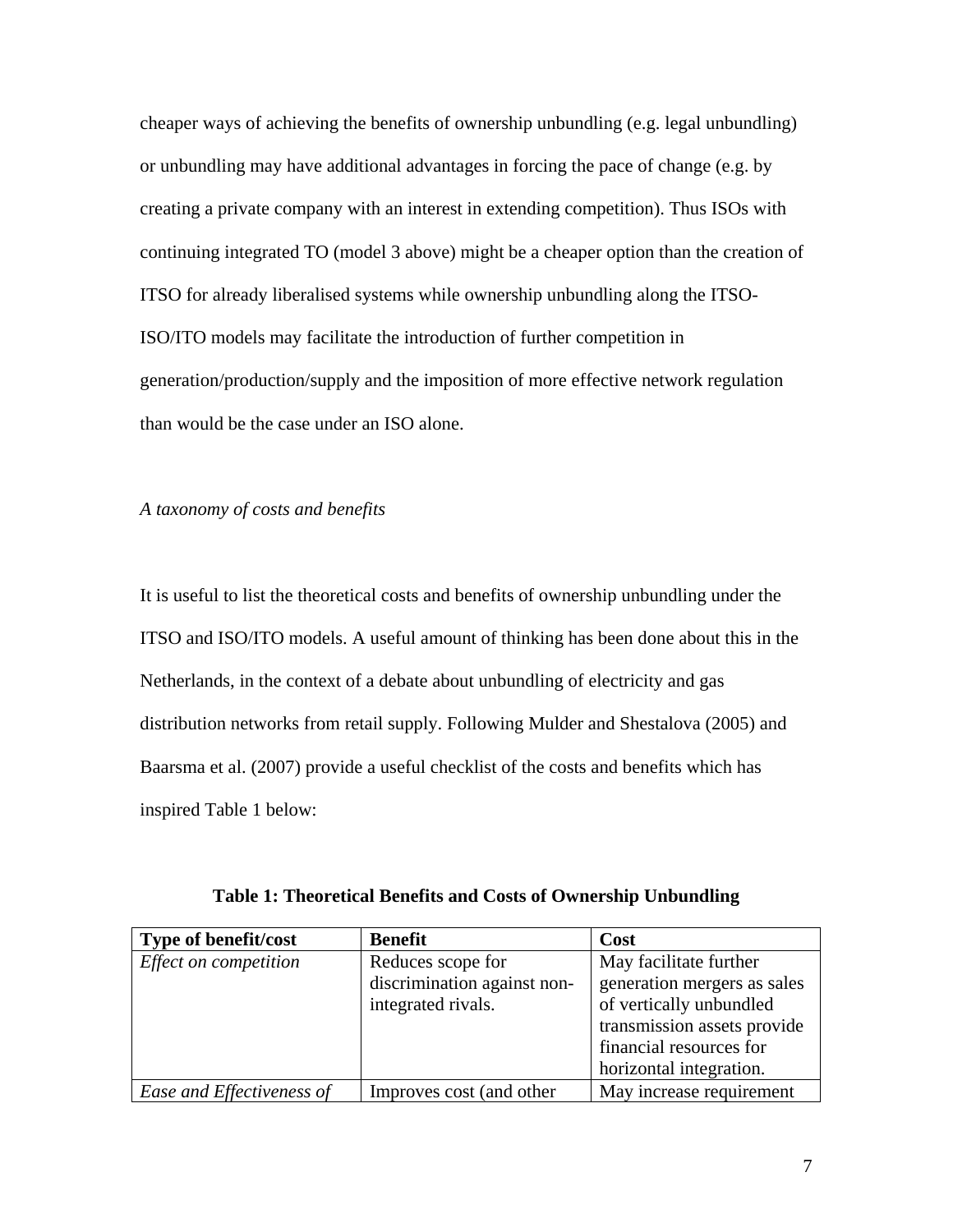| regulation                         | types of) transparency in<br>network and competitive<br>businesses.                                                                                                                                                                                                                                   | for regulatory oversight of<br>transactions between<br>unbundled stages of                                                                                                                                                                                                                                           |
|------------------------------------|-------------------------------------------------------------------------------------------------------------------------------------------------------------------------------------------------------------------------------------------------------------------------------------------------------|----------------------------------------------------------------------------------------------------------------------------------------------------------------------------------------------------------------------------------------------------------------------------------------------------------------------|
| Facilitation of privatisation      | May make privatisation of<br>competitive and network<br>businesses easier due to<br>sustainability (and hence<br>reduced regulatory risk) of<br>unbundled market structure.                                                                                                                           | production.<br>May delay privatisation of<br>network businesses because<br>these can be retained in<br>public ownership while<br>generation and retail assets<br>are privatised.                                                                                                                                     |
| Security of supply                 | May improve transmission<br>company focus on security<br>of supply and incentivise<br>improved information<br>systems.                                                                                                                                                                                | May create information<br>problems between<br>generators (electricity)<br>/shippers (gas) and<br>transmitters in the absence<br>of investment in better<br>information systems.                                                                                                                                      |
| Transaction costs of<br>unbundling | May reduce transaction<br>costs by facilitating creation<br>of more efficient price<br>signals.                                                                                                                                                                                                       | May increase costs if new<br>computer systems needed to<br>coordinate transmission and<br>other separated segments.<br>There may be also<br>significant power contract<br>renegotiation costs, which if<br>with foreign parties may<br>involve substantial wealth<br>transfers and lower national<br>social welfare. |
| Cost of capita l/ investment       | Overall cost of capital may<br>decline if transmission<br>business can get access to<br>cheaper capital and if there<br>is increased ease of<br>integration of generation<br>and retail. In an efficient<br>capital market separation<br>will lead to efficient cost of<br>capital for each business. | May increase cost of capital<br>and reduce investment if<br>size of firms falls, or if<br>regulatory risk is increased<br>due to increased (and<br>inefficient) regulatory<br>oversight of investment<br>decisions.                                                                                                  |
| Synergy/Focus effects              | Management of both parts<br>of company may be subject<br>to clearer incentives to<br>improve business.                                                                                                                                                                                                | Loss of synergy (vertical<br>economies) benefits due to<br>smaller size or loss of<br>experience of operation of<br>other segments.                                                                                                                                                                                  |
| Double marginalisation             | Not a problem when<br>multipart-tariffs are in use.                                                                                                                                                                                                                                                   | May be an issue if available<br>two part tariffs are not fully                                                                                                                                                                                                                                                       |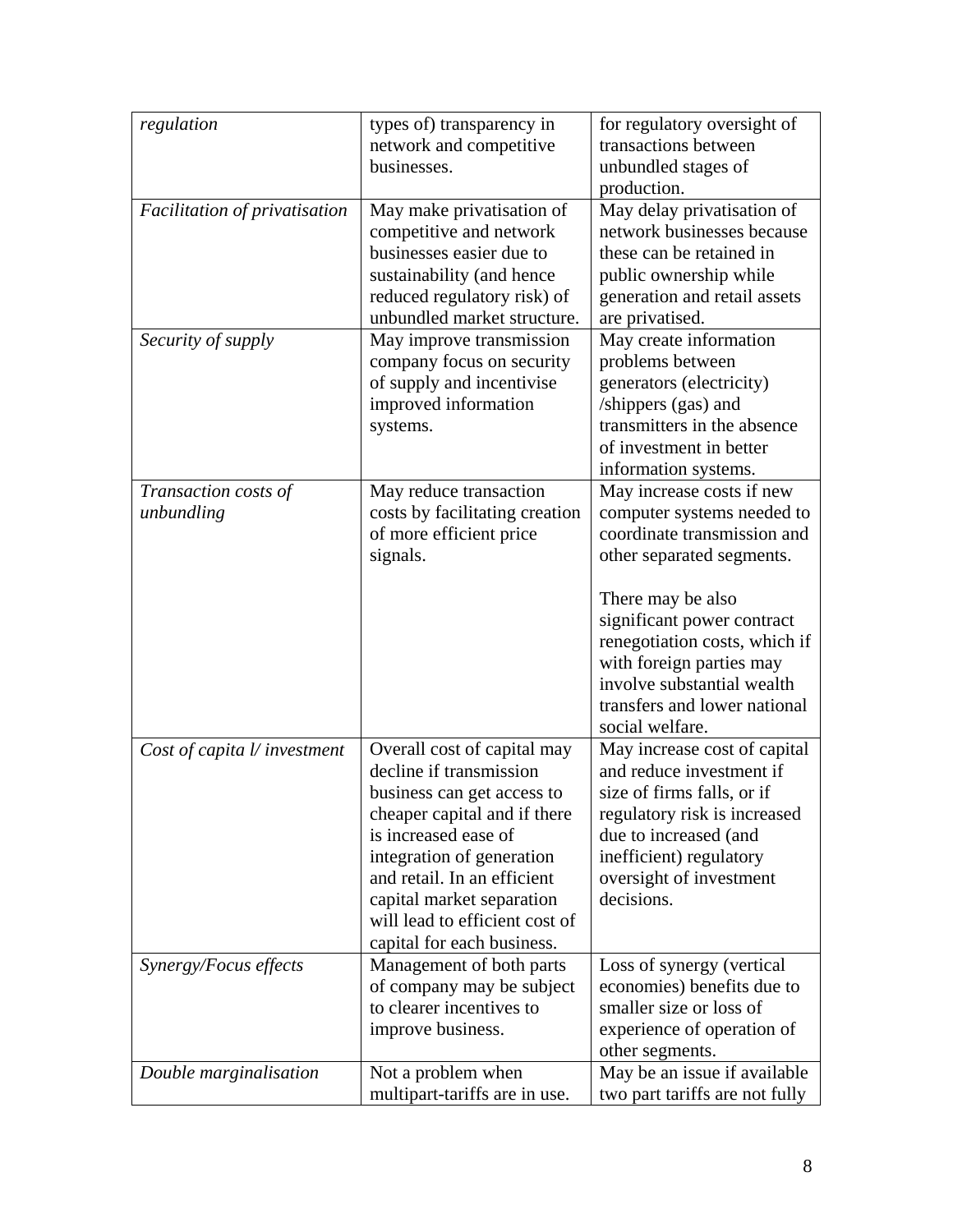|                           |                               | efficient.                    |
|---------------------------|-------------------------------|-------------------------------|
| Foreign takeovers more    | Sale of assets may make       | Sale of assets may lead to    |
| likely                    | efficient foreign (and        | 'strategic' assets passing to |
|                           | domestic) takeover more       | foreigners if competition     |
|                           | likely. Undesirable           | policy allows this.           |
|                           | takeovers of strategic assets |                               |
|                           | may be covered by             |                               |
|                           | competition policy.           |                               |
| Reduced risk of arbitrary | Unbundling likely to reduce   | Unbundling may increase       |
| government intervention   | government willingness        | government interference in    |
|                           | (and need) to undertake       | the operation of the network  |
|                           | further major reform for a    | companies if these are kept   |
|                           | period.                       | in state ownership.           |

Some of the realised effects of unbundling may be perceived to be negative but actually be positive economically e.g. it is not clear why foreign ownership is ever a problem for European energy firms. The taxonomy indicates that for each factor the result might conceivably be positive or negative, in most cases. However in most of the individual lines one can come to a judgement about whether the effect is likely to be positive or negative (we do this in the next section).

The assessment of whether the net benefits are likely to be positive comes in two parts. First there is the assessment of the theoretical effects based on the above taxonomy and then there is the assessment one can make on the basis of the evidence.

*Assessment of the theoretical arguments on the effects of unbundling* 

**Table 2: Assessment of balance of theoretical arguments on ownership unbundling** 

**Assessment**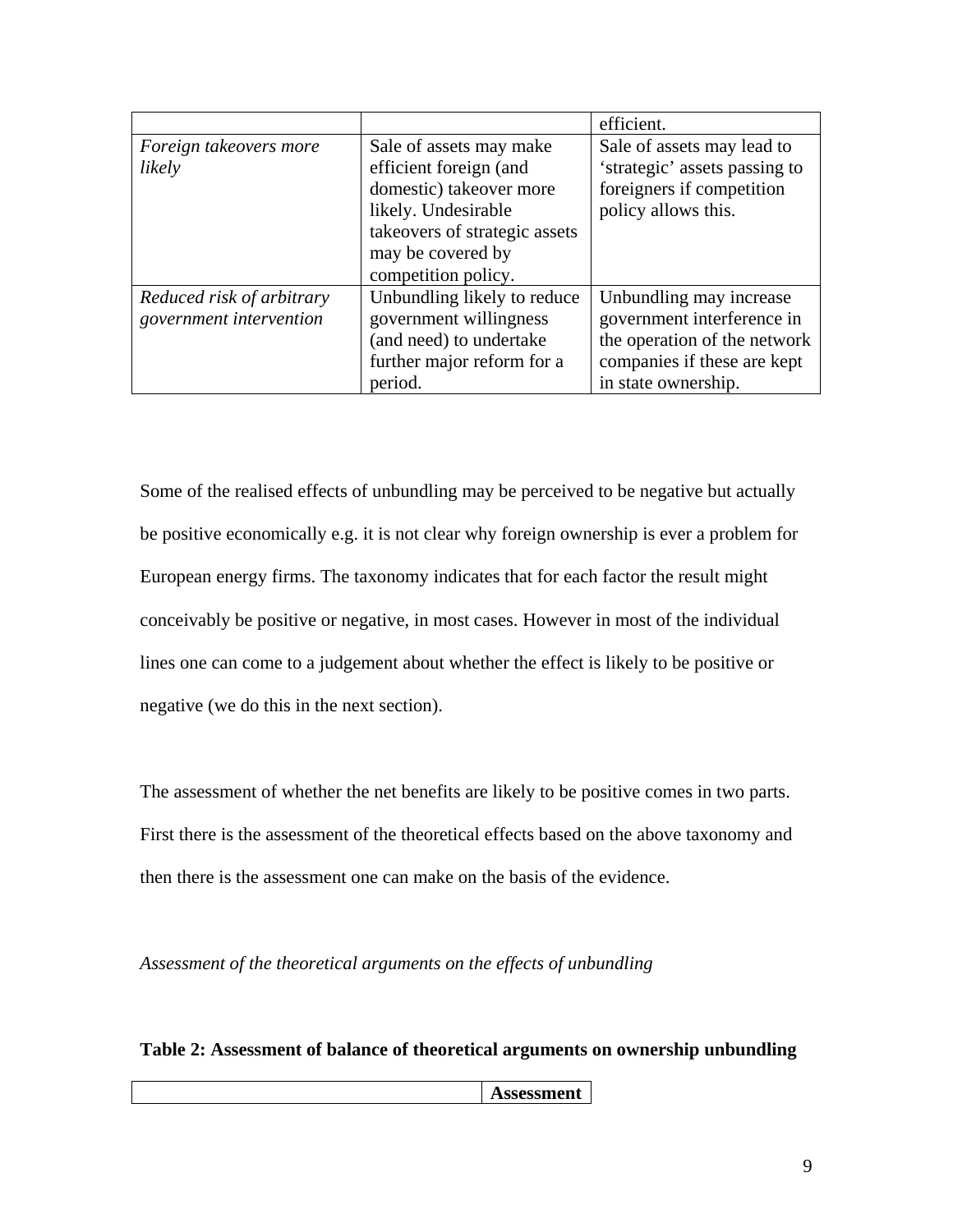| Effect on competition                | $^{+}$     |
|--------------------------------------|------------|
| Ease and Effectiveness of regulation | $^+$       |
| Facilitation of privatisation        | $\pm$      |
| Security of supply                   | $^+$       |
| Transaction costs of unbundling      |            |
| Cost of capital/investment           | ?          |
| Synergy/Focus effects                | $\div$     |
| Double marginalisation               | <b>NA</b>  |
| Foreign takeovers more likely        | YES, but   |
|                                      | probably   |
|                                      | beneficial |
| Reduced risk of arbitrary government | YES        |
| intervention                         |            |

Table 2 offers an assessment of the balance of the argument under each type of effect identified in Table 1. Looking at Table 1 it seems to be likely that ownership unbundling will improve competition, ease of regulation, facilitation of privatisation, synergy, make foreign takeovers more likely and reduce the risk of arbitrary government intervention. In each of these cases the counter-argument seems weak. For example on competition, Joskow and Tirole (2000) analyse the relationship between transmission rights ownership and market power and show that the ownership of physical transmission rights (such would be the case under vertical integration) increases the ability of generators to exercise market power through withholding transmission capacity. On cost of capital / investment the arguments may be more debateable but there seems little technical reason why focus will not lead to improvements. Thus looking at the theory one might expect the impact of ownership unbundling to be positive on all but two of the dimensions above.

Experience suggests that there will be upfront costs, of reorganisation and physical separation of businesses (Newbery and Pollitt, 1997, and Domah and Pollitt, 2001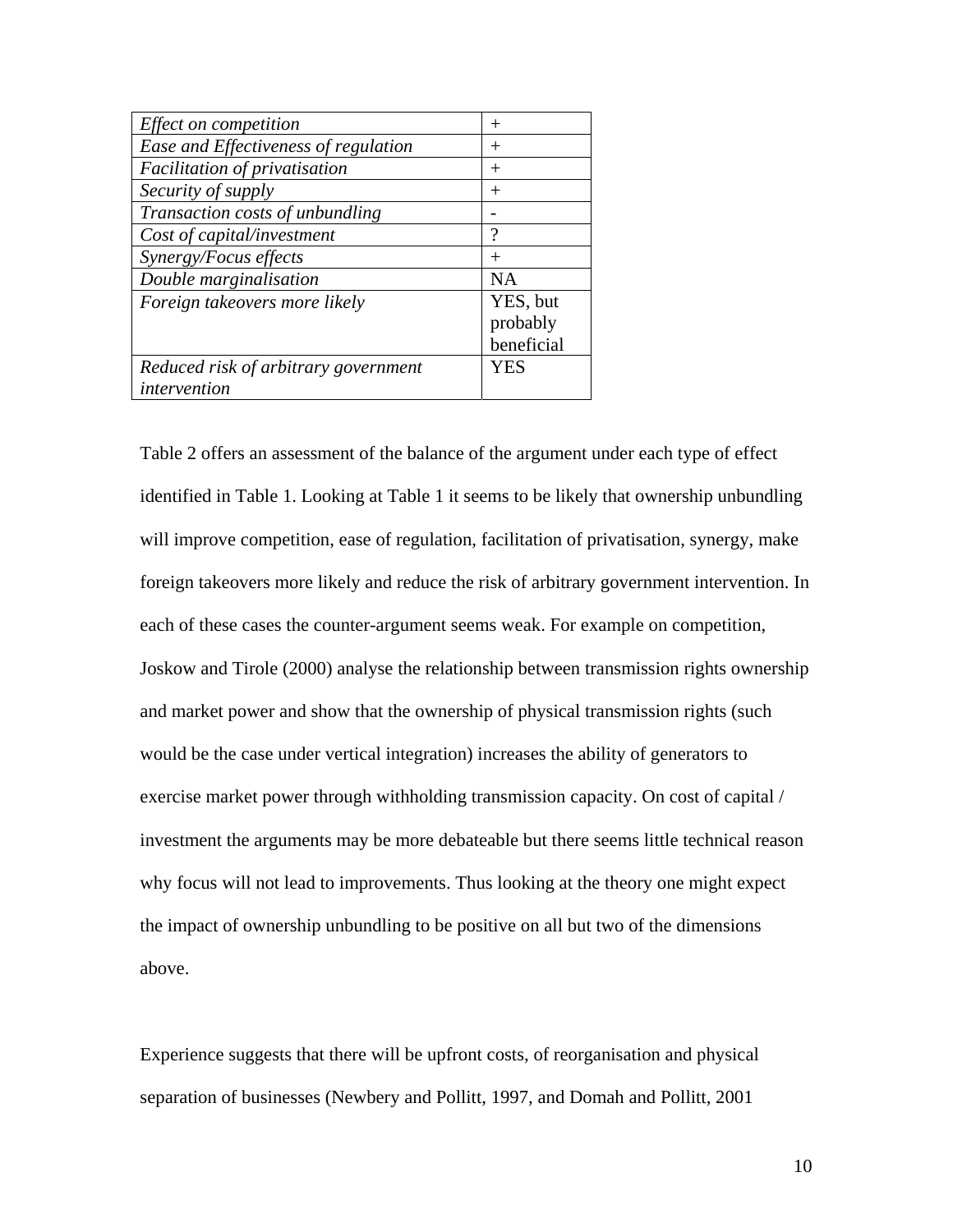observe these for the UK electricity reforms). Though as all businesses incur these periodically it is clear that some reorganisation costs would have been occurred in the absence of specific unbundling costs. There could also be significant contract renegotiation costs (PWC, 2006, observes significant contract renegotiation costs when distribution and supply were ownership unbundled in New Zealand). Mulder and Shestalova (2005) found that the contract renegotiation costs in the Netherlands (e.g. associated with contracts for interconnection capacity) for electricity distribution ownership unbundling were potentially significant. Clearly these transaction costs will vary from country to country. In addition the true 'economic cost' to the country concerned will depend on the counter-party in the contract renegotiation. Thus a contract between two domestic state owned electricity companies which has to be renegotiated will result in a wealth transfer, the net social welfare effect (if the resource costs (e.g. lawyers fees) of the actual negotiation are excluded) of which is zero.

However, there is also significant evidence that unbundling (at least in general) should raise transaction costs, even the absence of contract renegotiation costs. The old literature on vertical economies in the electricity industry clearly finds that there are scope economies in the joint operation of electricity generation and transmission (e.g. Nemoto and Goto, 1998). Indeed Michaels (2006) reviews 12 papers on vertical integration in electric power and finds that 11 show benefits to vertical integration. Of these 11, eight test the separability of generation from either transmission alone, or a combination of distribution and transmission, while the remaining three examine vertical economies between generation and distribution. It also seems to be the case that analysis of US data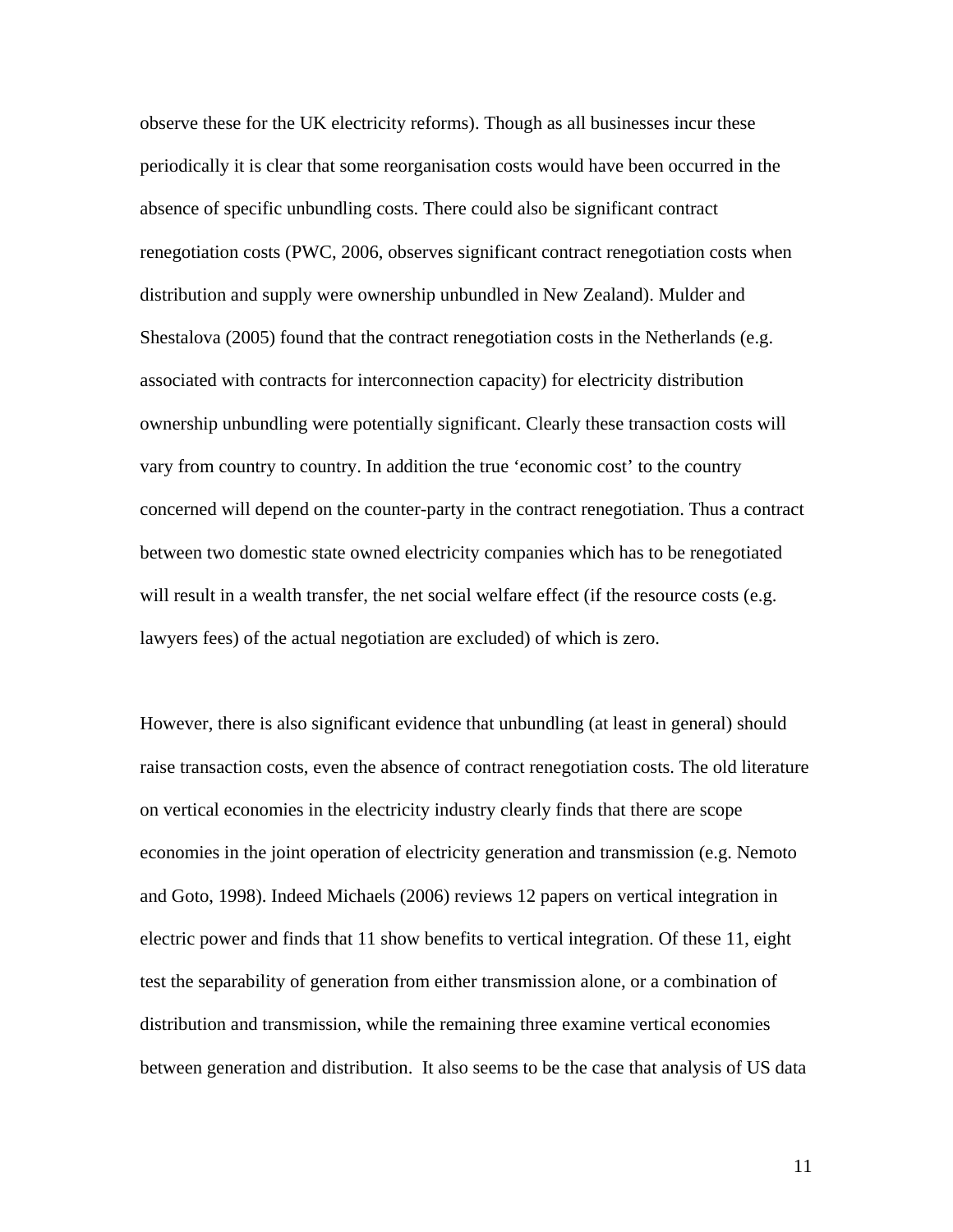also seems to show that vertically integrated utilities have lower costs than non-integrated utilities (Kwoka and Pollitt, 2007, find this for distribution wires business costs).

Mulder and Shestalova (2005) also pointed out that the effect vertical separation of distribution from supply on the cost of capital of the separated assets is uncertain in its effects. If the firms are now smaller then it may rise however if they are now more focussed and can merge with similar firms or indeed integrate with negatively correlated risks more easily then the cost of capital may fall. However it is difficult to believe that in an efficient capital market the overall effect is likely to be significant. More to the point, separate market interest rates for the different businesses is important for financial efficiency, even if it does raise the cost of capital for new generation investments (and hence reduce the volume of investment in generation).

Foreign takeovers of domestic competitive segment firms is made more likely, but in the UK this has not come at the cost of higher costs of operation or reduced competition. Radical restructuring, as represented by ownership unbundling, is also a response to significant government pressure and does seem to be associated with a reduced willingness to further interfere in the structure of the industry (which indicates that governments perceive it to be effective in reducing the need for regulatory intervention). The EU Energy Sector Inquiry is a good example of continuing pressure on countries where unbundling is deemed not to have gone far enough.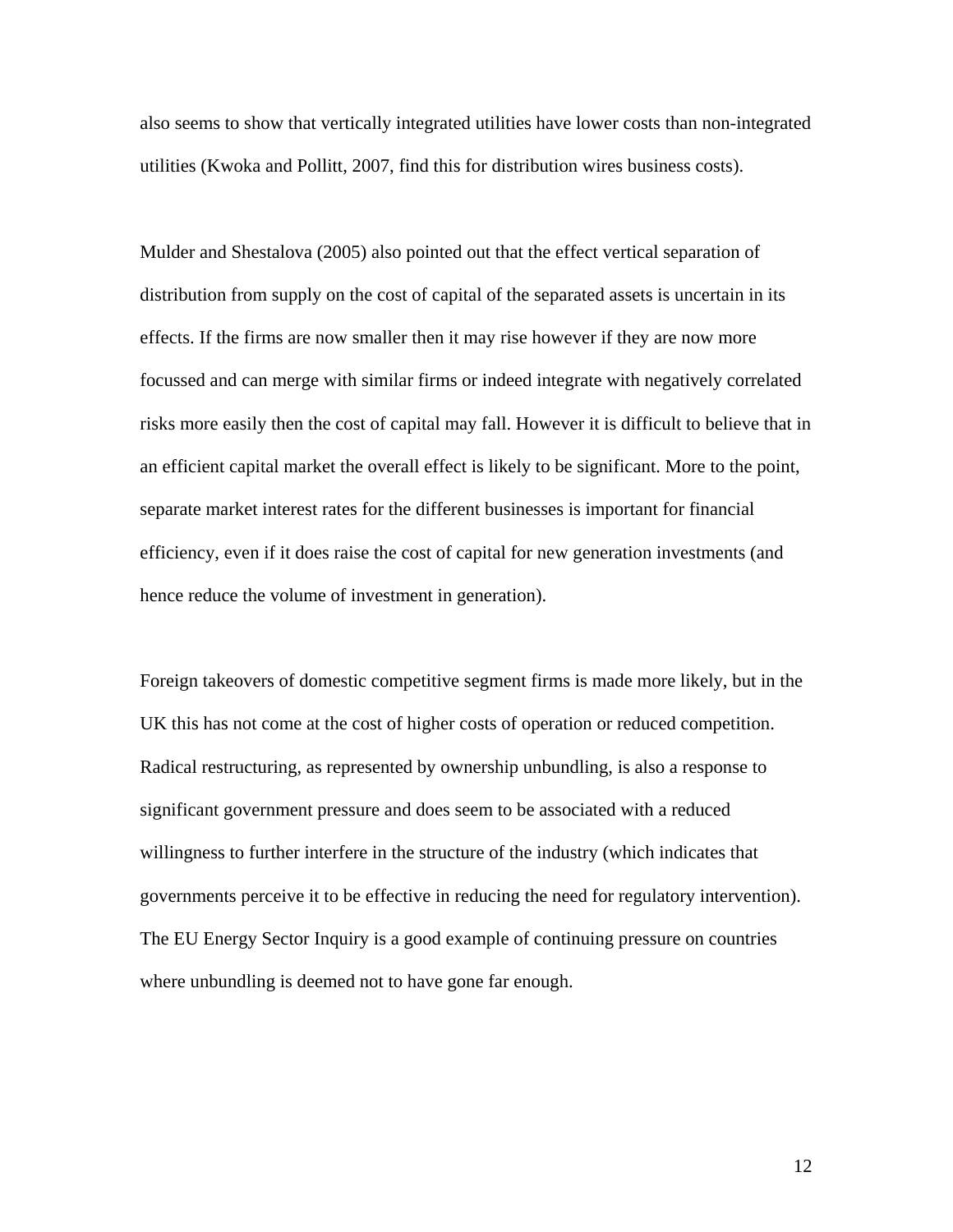Clearly a careful social cost benefit analysis would be needed in each country case to calculate a sensible estimate of the size of the costs relative to the benefits. For small countries where the scope for competition may be limited and managerial expertise is scarce the benefits of unbundling are likely to be small in relation to the costs (where these include larger regulatory agencies and more companies). Besant-Jones (2006), in a developing country context, defines small power systems as being less than 1000 MW. However he notes that Guatemala has a competitive wholesale power market with a capacity of 1875 MW. This suggests that smallness is not an issue for continental Europe, the UK or Ireland.

It is also interesting to speculate on whether there is likely to be any difference in the strength of the arguments for ownership unbundling in gas and electricity, especially given the lack of ownership unbundling seen in gas relative to electricity. Looking at the list of factors it is difficult to say that the arguments for gas unbundling would be expected to be weaker than electricity. The positive effect on competition might even be greater than in electricity (given the more concentrated starting point) and the transaction costs of separation might less given the less complicated nature of vertical economies between stages of production in gas relative to electricity.

A recent theoretical model by Cremer et al. (2006) suggests that legal unbundling might have some advantages over the ownership unbundling model, in the area of optimal incentives for investment precisely because of the ability of other parts of the firm to capture the benefits of transmission investment. This would provide some support for the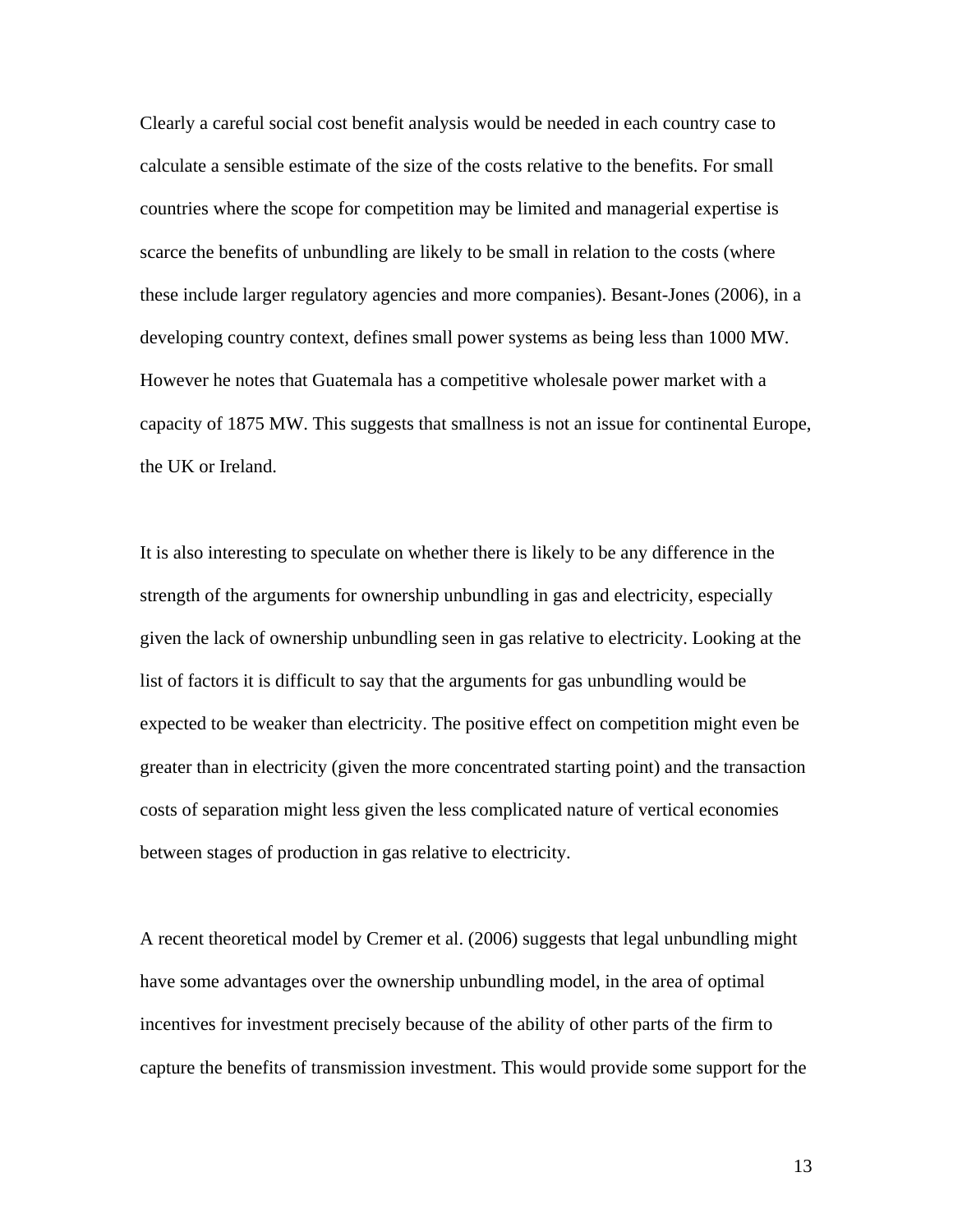LTSO model. However the assumptions of this model are extreme and do not take account of the anti-competitive information advantages of legal unbundling for the rest of the integrated firm. The major problem with this model is that it cannot explain the alledged tendency for integrated generation and transmission companies to under-invest in transmission under some ISO models. Congestion costs have been very high in PJM and were 7.7% of total PJM billing (including generation costs and transmission service) in 2006 (PJM, 2007, p.9). As Cremer et al. suggest their model needs to be extended take more of the details of actual markets into account.

A further theoretical paper by Bolle and Breitmoser (2006) also suggests that legal unbundling is superior to ownership unbundling for utilities in general. The authors focus on allocative efficiency only. They suggest that the advantage of ownership unbundling is that the regulator reduces prices closer to costs, but the disadvantage is the introduction of double marginalisation (an inefficient transfer price) between the formerly integrated incumbent's separated businesses. The paper then suggests that it is very unlikely that the advantages of better regulation can outweigh the double marginalisation effect. However this paper is seriously unrealistic. First, double marginalisation assumes a one part price. This is not the case in network service pricing, where multipart pricing is practiced and marginal prices often equal marginal cost. Second, the paper assumes that regulators only reduce prices and fail to induce actual productive efficiency savings as a result of tighter price regulation. Third, the paper ignores the impact of unbundling on competition, which be can expected to increase when businesses are ownership unbundled (as in Joskow and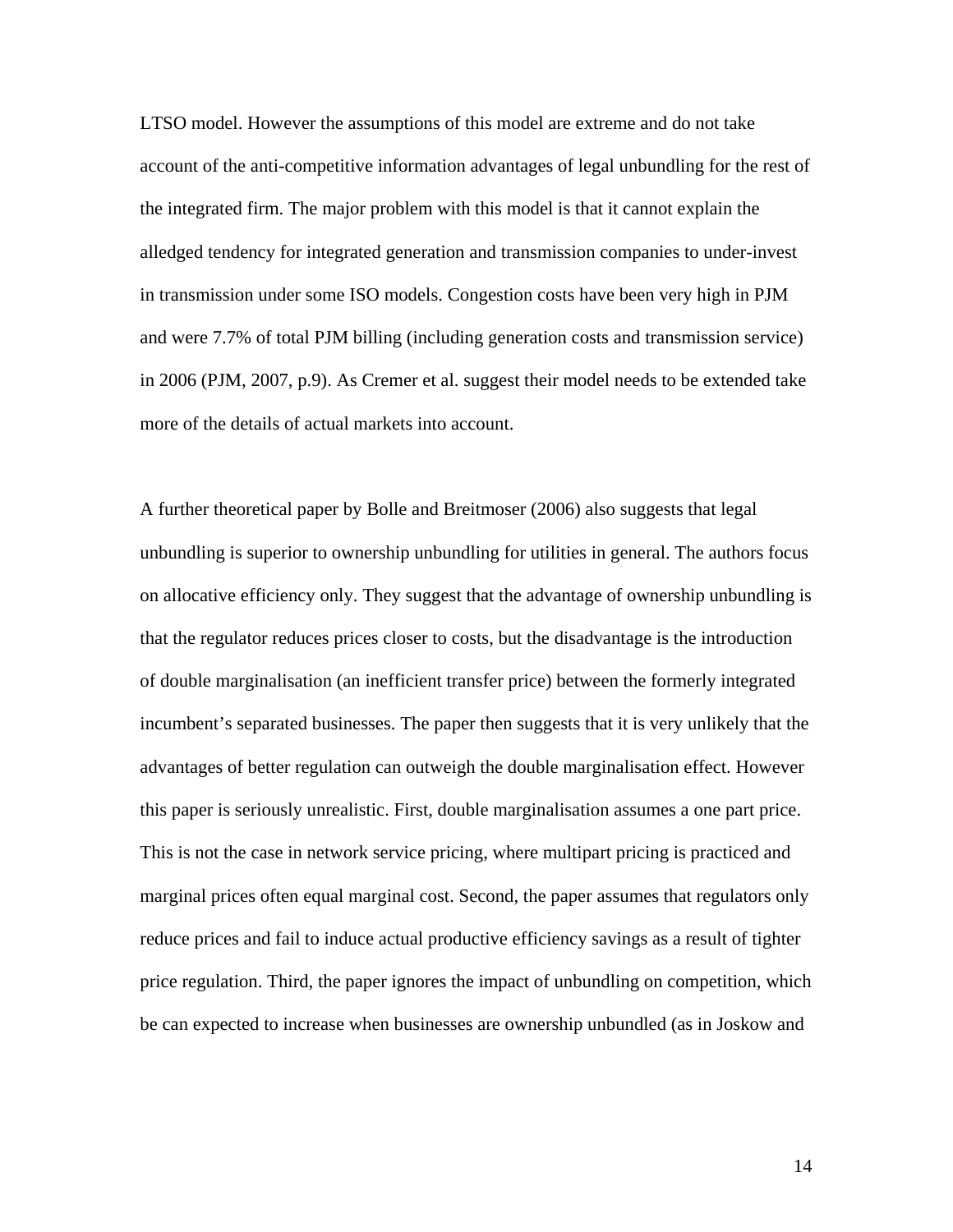Tirole, 2000), further reducing costs and prices. Incorporating more realistic and complete modelling to address these issues would reverse their conclusions.

### *Empirical evidence on the effects of unbundling*

The evidence for the impact of unbundling can be looked for in two places: firstly in econometric studies and secondly in case studies of actual experience.

### Econometric evidence – Electricity and Gas

There are few econometric studies which look at unbundling specifically, for the reasons of the simultaneous timing of different reform elements. Some of the electricity studies are reviewed in the context of an assessment of general lessons in Jamasb et al. (2004).

Ernst and Young (2006) published a report for the DTI that looked at case for the liberalisation of electricity and gas markets. There are a number of regressions in this report. One of them regresses industrial gas prices in a sample of countries against a number of variables including the existence of a separate transmission operator. This is highly significant and is correlated with significantly lower prices (p.140). Gas prices seem to be around 15% lower as a result of unbundling. The unbundling variable picks up the ownership unbundling in the UK and the Netherlands up to 2004 (p.34). Of course the direction of causality is uncertain and it may be that countries choose unbundling when they have access to cheaper gas anyway.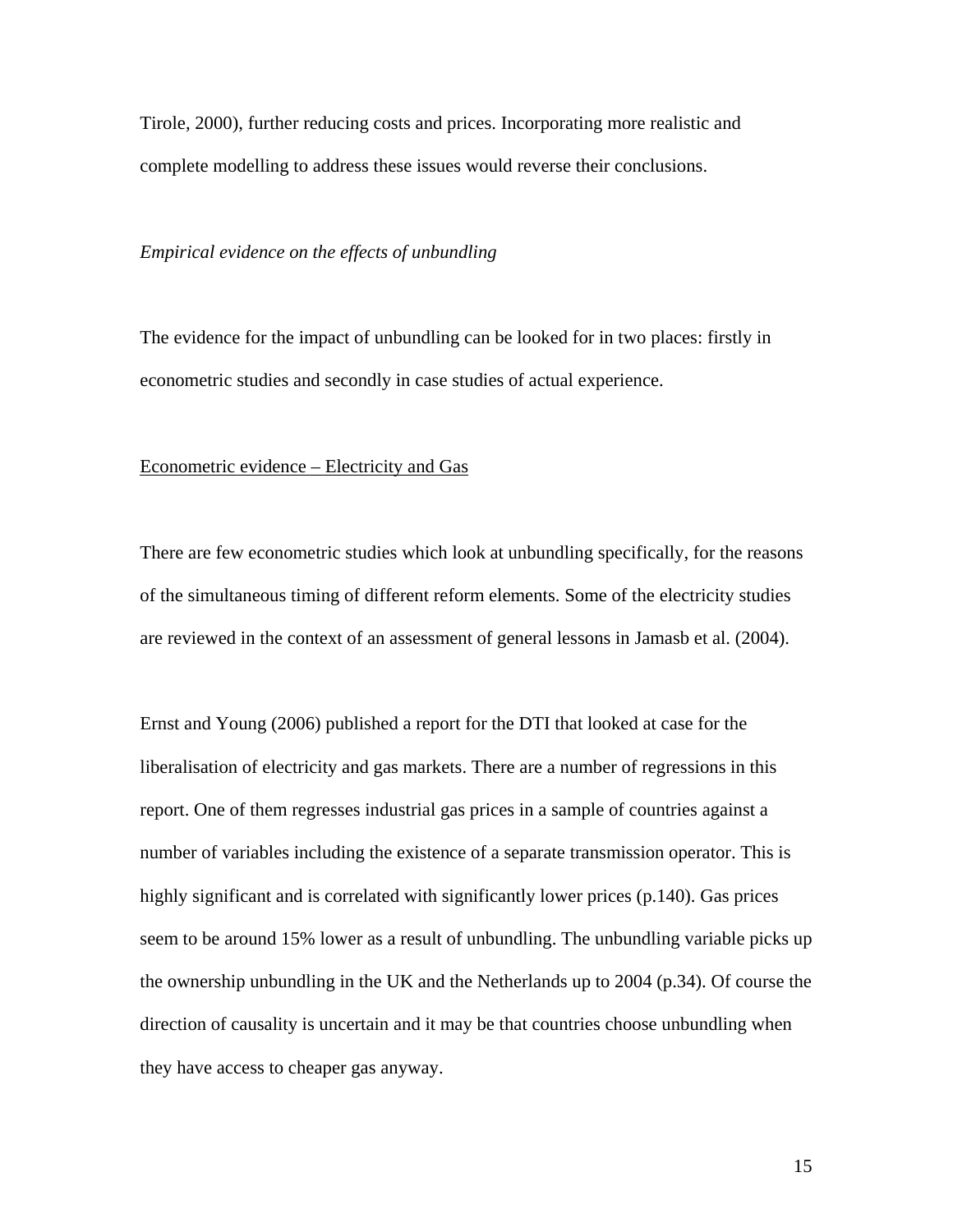A similar but more sophisticated study by Copenhagen Economics (2005b) also examines electricity and gas price trends in the EU using data for 1990-2003. They find that for electricity, higher levels of unbundling (with ownership unbundling being the highest form) lead to lower electricity prices (p.102). They do not find this result for gas, where private ownership seems to be negatively correlated with price but not unbundling (p.239). It may be that the privatisation effect is masking the effect of unbundling.

Alesina et al. (2005) examine the effect of deregulation in a number of sectors, using OECD measures of product market reform. One of the sectors they look at is utilities – gas and electricity. One of the OECD's measures of product market reform is a measure of vertical integration, with the score running from  $6$  – integrated monopoly – to  $0$  – ownership unbundled networks and competitive segments. They find that investment in the sectors examined increases as the vertical integration score decreases.

Steiner (2001) uses panel data for 19 OECD countries covering 1986-1996. She tests whether regulation and restructuring has improved the capacity utilisation and the reserve margin in generation and effected prices. She finds that the separation of generation and transmission is not associated with lower prices but is associated with higher capacity utilisation rates. However this study assumes that unbundling includes accounting separation as well as stricter models of unbundling.

Hattori and Tsutsui (2004) examines similar OECD data on the impact of unbundling of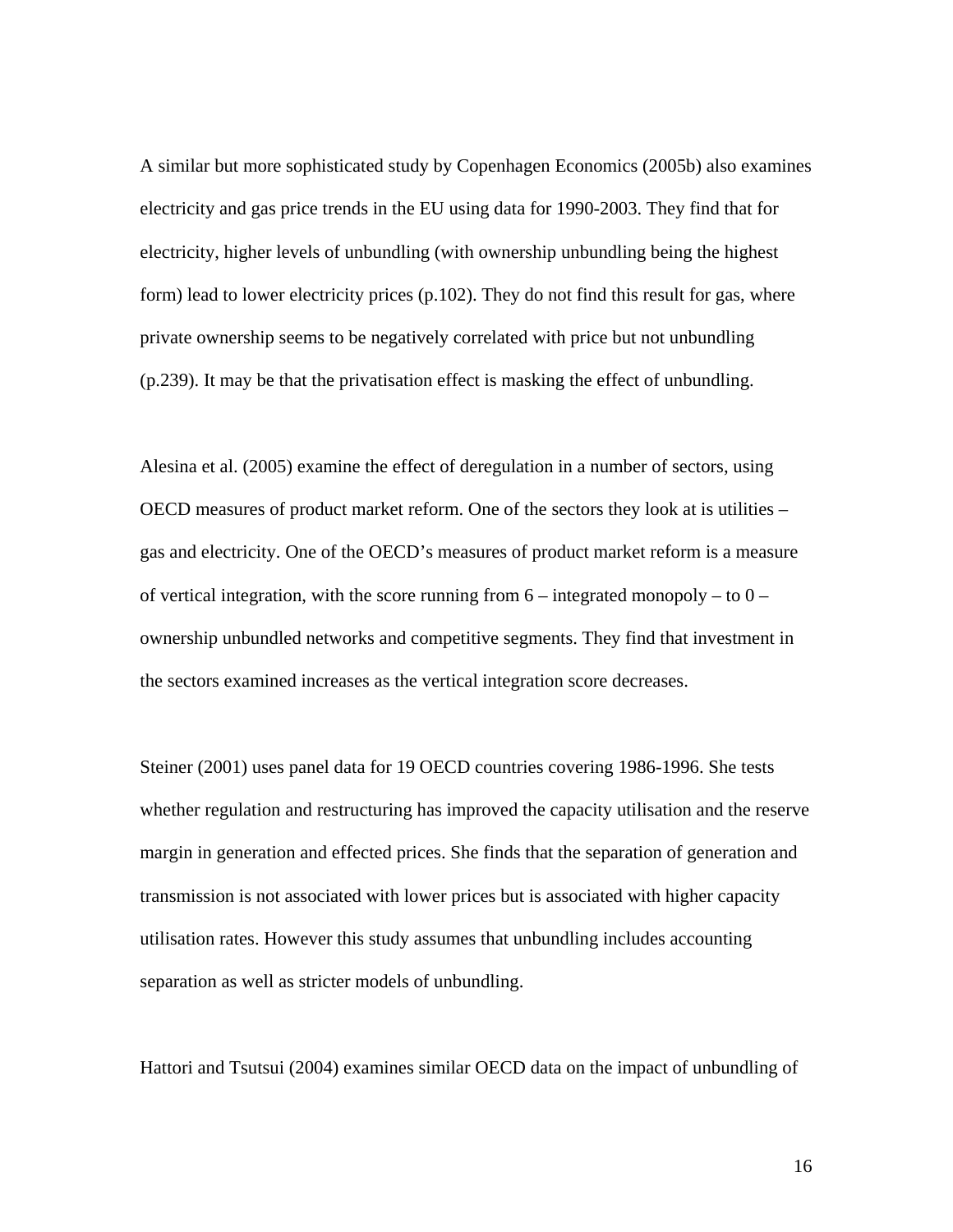transmission from generation, third party access, the existence of a wholesale market and the impact of privatisation. They use analysis similar to Steiner but over a longer period 1987-1999. They find that the unbundling variable seems to raise prices. However they use legal (or ownership) unbundling as the measure of unbundling not accounting and legal unbundling or indeed ownership unbundling. The US ISO system is also counted as unbundled and is not distinguished from ownership unbundling.

The results of these last two studies are confusing. They do however find that privatisation and third party access (TPA) in transmission reduce final prices. Thus if unbundling makes these easier to implement effectively there may be no measured effect from the unbundling itself. Reform measures as a whole have a negative effect on prices in both papers.

Undertaking studies on the impact of unbundling on energy prices is complicated by the role played by fuel commodity prices (which may be rising through the reform period). A desirable effect of unbundling and the associated competitive effect is not just that prices are lower than would otherwise be the case (which may be difficult to model given differences in underlying resource cost) but that they are more responsive to changes in short-run costs. More rapid price adjustment to cost changes might be taken to indicate a more competitive market even in markets where resource costs are higher. A recent econometric comparison of the responsiveness of electricity prices to cost changes in the UK and Germany found that UK prices were better explained by short-run cost factors than those in Germany, and further that the responsiveness of German electricity prices to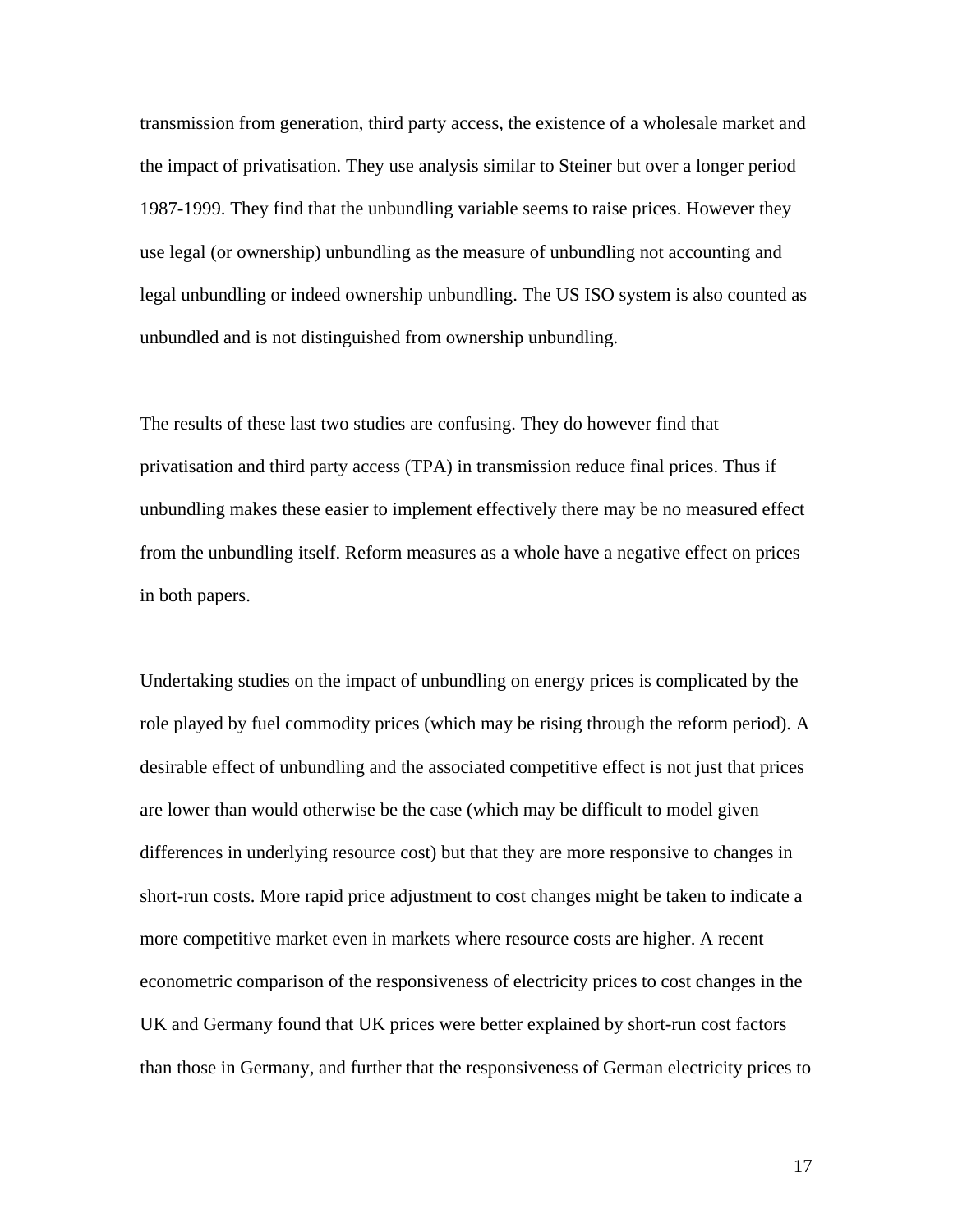costs was declining over the period 2002 to 2005 (Zachmann, 2006). Clearly a lack of ownership unbundling is not the only factor here, but it is suggestive of worsening competitive problems in the, de facto, vertically integrated German market.

The lack of definitive econometric evidence on reform effects (especially for gas, where an updating version of the Hattori and Tsutsui (2004) on electricity seems desirable) clearly illustrates the need for further work on this now that we have more experience of reform. However the problems of co-incidence with other reform steps and difficulties in modelling underlying resource costs will continue to be an issue.

Finally, we note one paper that looks at the determinants of the state of unbundling in EU countries. Van Koten and Ortmann (2007) find a positive correlation between the lower the level of corruption in an EU-15 country (measured by Transparency International's Corruption Perceptions Index) and the strength of unbundling legislation (with ownership unbundling being the strongest form). They suggest that this is evidence that there are economic rents available to incumbent integrated utilities who will seek to defend them by with lobbying payments. Interestingly this effect only exists for the EU-15 and not for the new member states. The authors urge robust action in the face of lobbying by utilities.

### Case study evidence - Electricity

Turning to case studies of actual experience we need to draw up a list of leading reform countries. This requires some implicit criteria, even if most experts could quickly name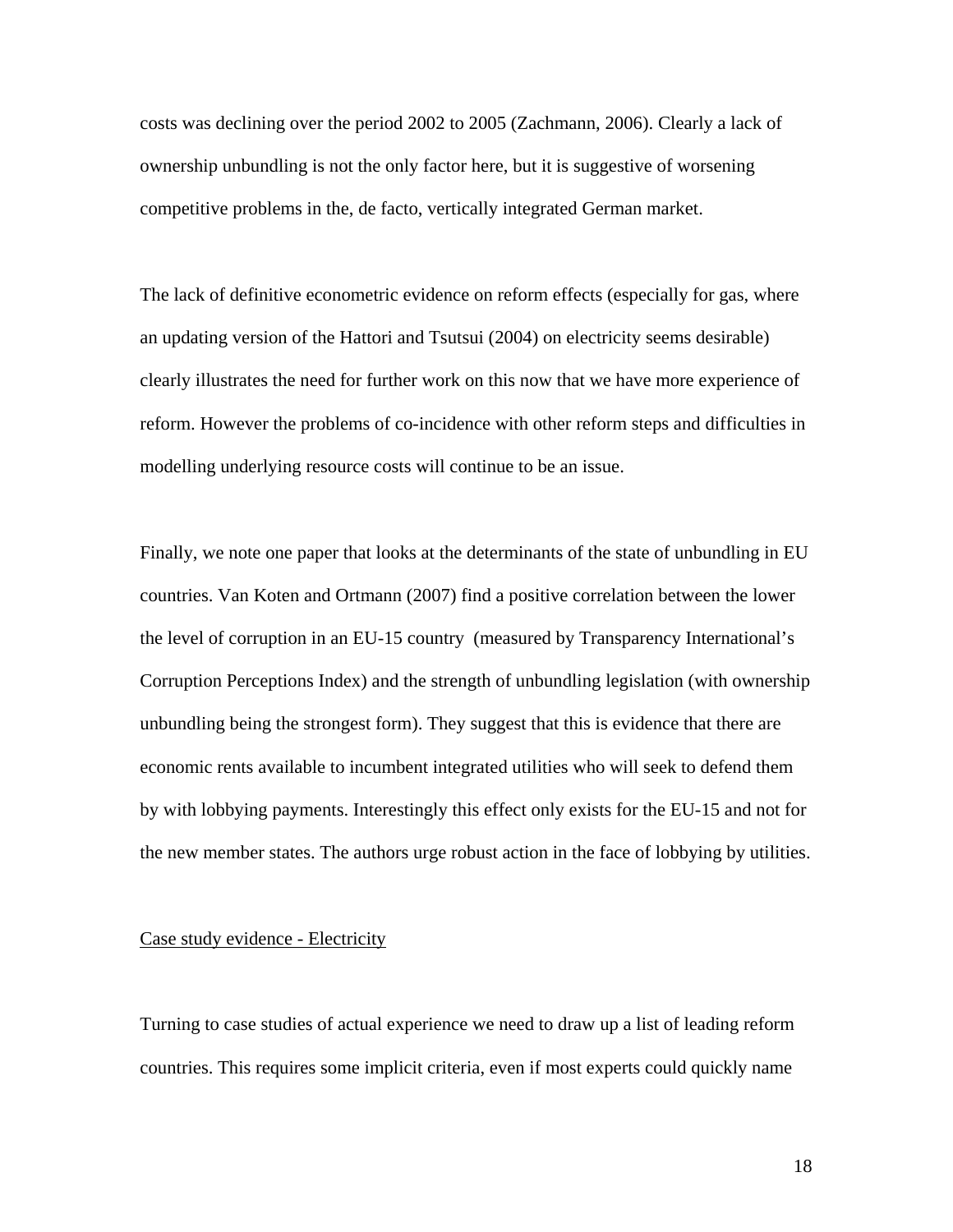the leading jurisdictions. Thus considering the extent of competition in generation and retail and the sophistication and effectiveness of regulation we might suggest that a list of the leading electricity reform countries/regions includes: New Zealand, Victoria and South Australia, Chile, Argentina, Nordic countries, UK, New York, Texas and PJM. We can then ask the question what has been the extent of unbundling in each case and what are the lessons. Of course we can argue whether other countries should be added to this list. For a good overview of each of these countries/regions see Sioshansi and Pfaffenberger, (2006). We briefly discuss each jurisdiction in turn, noting the unbundling status of its transmission system in [ ].

New Zealand – [ITSO] successful disintegration of ECNZ and introduction of competition. ECNZ is ownership unbundled though it and a significant part of the generation assets remains in public ownership.

Australia – [ITSO] Victoria and South Australia have implemented ownership unbundling. They have both had a successful introduction of competition. In New South Wales where there is unbundling but continuing government ownership of transmission and generation residential switching rates are much lower.

Chile – [ISO initially, now ISO/ITO] A successful reform with an ISO, but the failure to separate the transmission business of Endesa (the largest generator) from generation was a running sore in the reform until Endesa sold the transmission business. Now there is an ISO and an independent transmission company (Transelec), see Pollitt (2004).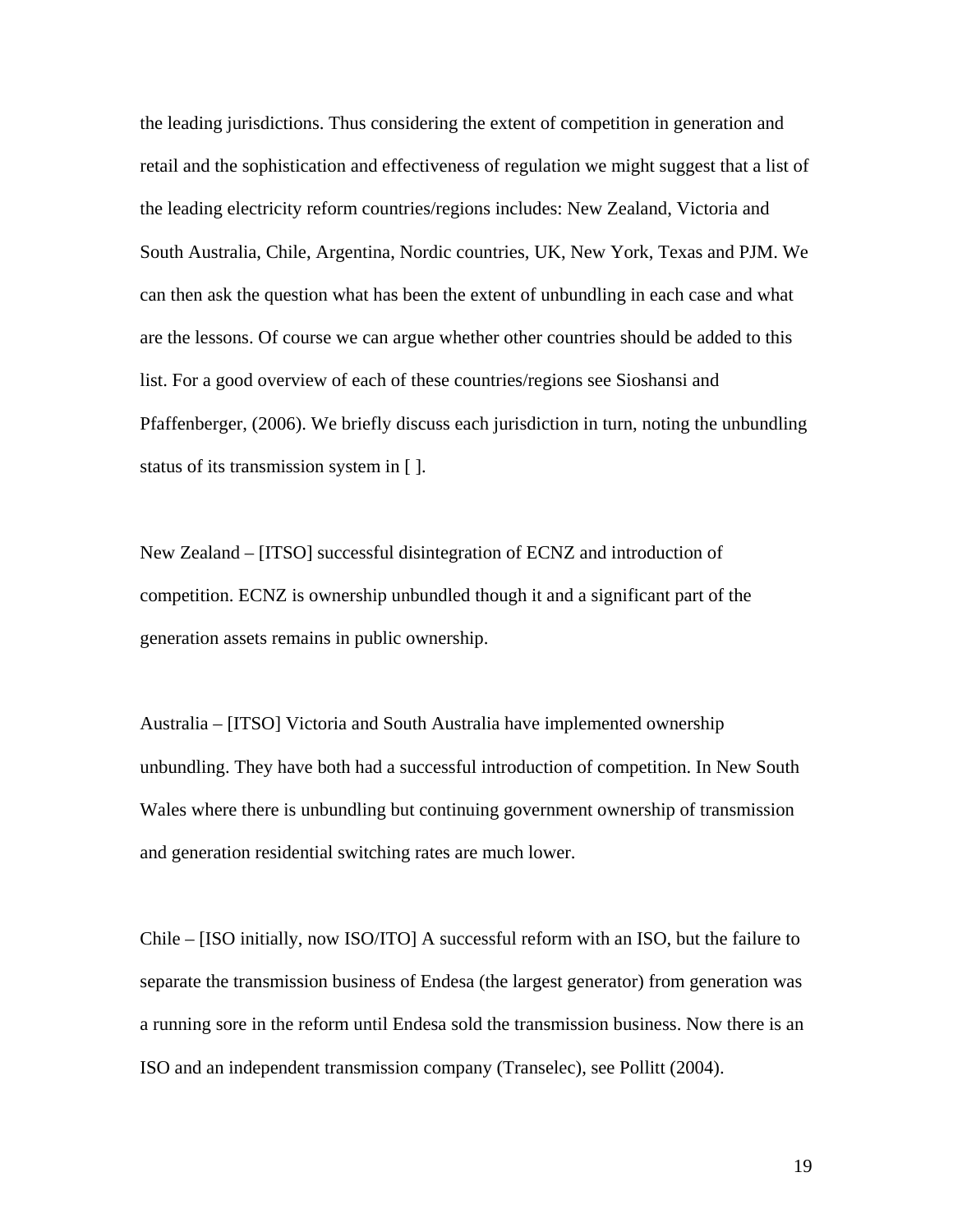Argentina – [ISO/ITO] A successful and radical reform of transmission. Transener (the TO} was made an independent TO, an ISO was created (CAMMESA) and competitive bidding/user participation was successfully introduced for transmission expansions (see Littlechild and Skerk, 2004).

Nordic countries – [ISOs with regional coordination] creation of Nord Pool and independent TOs. Highly successful model with competition but a lot of continuing public ownership of the assets.

UK – [ITSO] Independent TSO created, highly successful reform with competition in generation and fall of 30% in real transmission charges (1993-2005), promoted by incentive regulation. The creation of an ITSO followed an earlier unsuccessful attempt to stimulate competition in wholesale generation while leaving incumbent generation integrated with transmission.

New York – [ISO] ISO created. Wholesale market reform has been very successful. Tierney and Kahn (2007) estimate that the net annual benefits of the ISO relative to the previous power pool arrangements are significant 5% of system wide production and fixed operation and maintenance costs.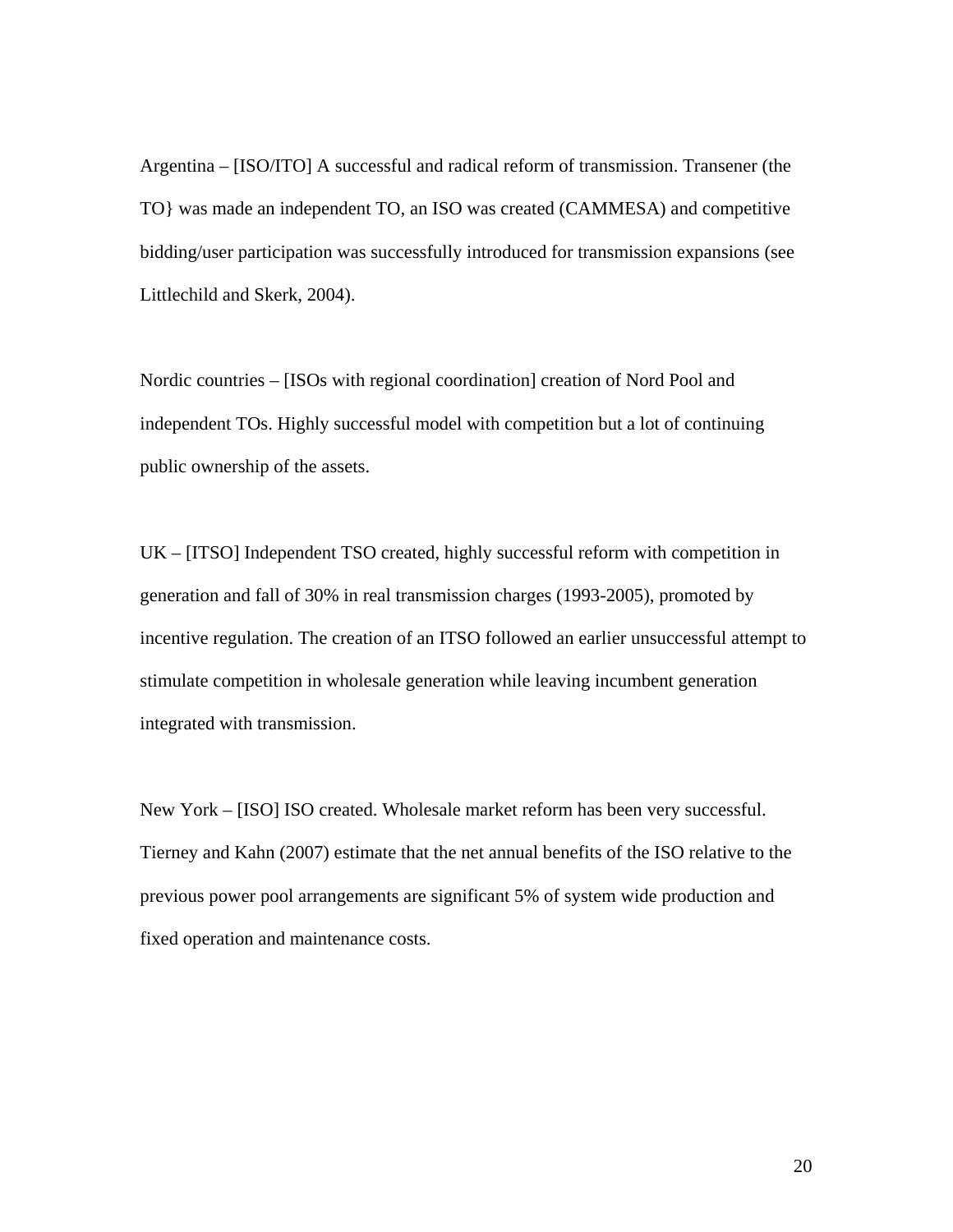Texas – [ISO] ISO created. Highly successful reform with some voluntary ownership unbundling of transmission and distribution from generation and retail. Competition now proceeding along UK type lines.

PJM – [ISO] ISO created and introduction of nodal pricing. TOs continue to be integrated into local companies however large market does exist, albeit with some local market power problems and concerns about the lack of incentive for new investment in transmission. Kwoka (2006) reports on five studies of effects of the extension of wholesale power markets (with ISOs). Two of these studies (Synapse Economics, 2004, and Energy Security Analysts, 2005) find very significant benefits for consumers in PJM from the extension of the wholesale market relative to a counterfactual of no restructuring.

A number of lessons can be drawn from the above jurisdictions.

- 1. All of them were characterised by an independent system operator, independent of generation.
- 2. Where transmission has not been fully separated from generation as an ITSO or ISO/ITO there have generally been problems associated with this (e.g. Chile and PJM).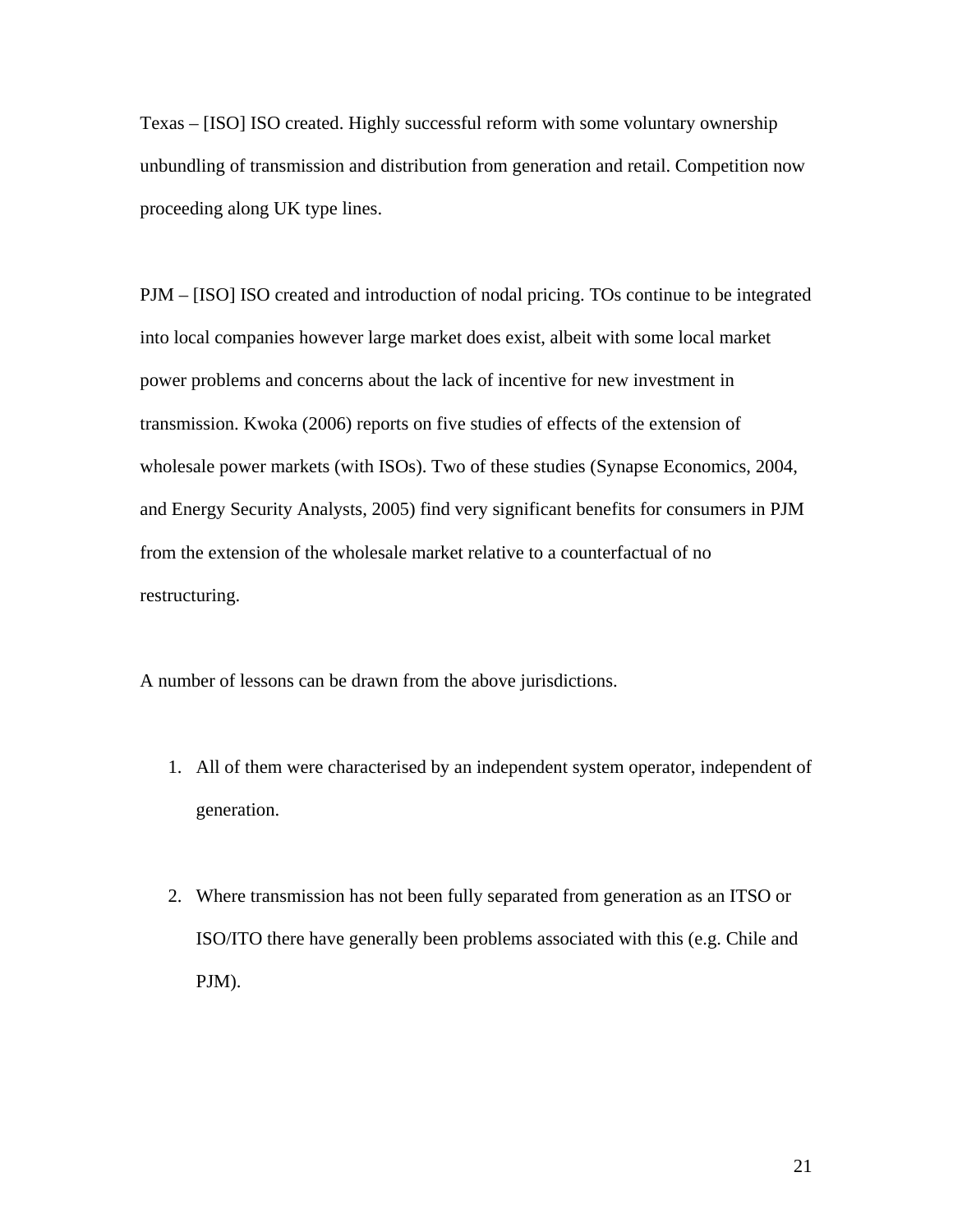3. Some evidence that the more radical features of reform eg. open access to build new lines in Chile (Pollitt, 2004) and the system of tendering with consumer involvement in Argentina (Littlechild and Skerk, 2004), yielded additional benefits beyond those experienced even in the UK. However these were greatly facilitated by ownership unbundling of transmission (which was slow to emerge in Chile, but in place from the beginning of reforms in Argentina).

In each of the above cases separation of transmission and generation primarily benefited the degree of competition in generation. However there were additional benefits in keeping the costs of transmission itself down. There was also little evidence that transmission investment was adversely effected by unbundling. Indeed Chile reveals the reverse: that the integration of generation and transmission within Endesa delayed transmission expansions that would have benefited rivals. Where alleged problems have existed (as in the US) these have been due to the unwillingness of regulators to allow new investments to be included in regulated rates.

We could strengthen these conclusions by adding a list of countries where reform has failed to proceed as fast or as far as seemed possible – e.g. Germany, France, California. In no case of a failed (or disappointing) reform was there an ITSO in place, though the lack of an ITSO was clearly not the only reason for problems in these markets (eg. 'the perfect storm' in California discussed in Sweeney, 2006).

#### Case Study Evidence – Gas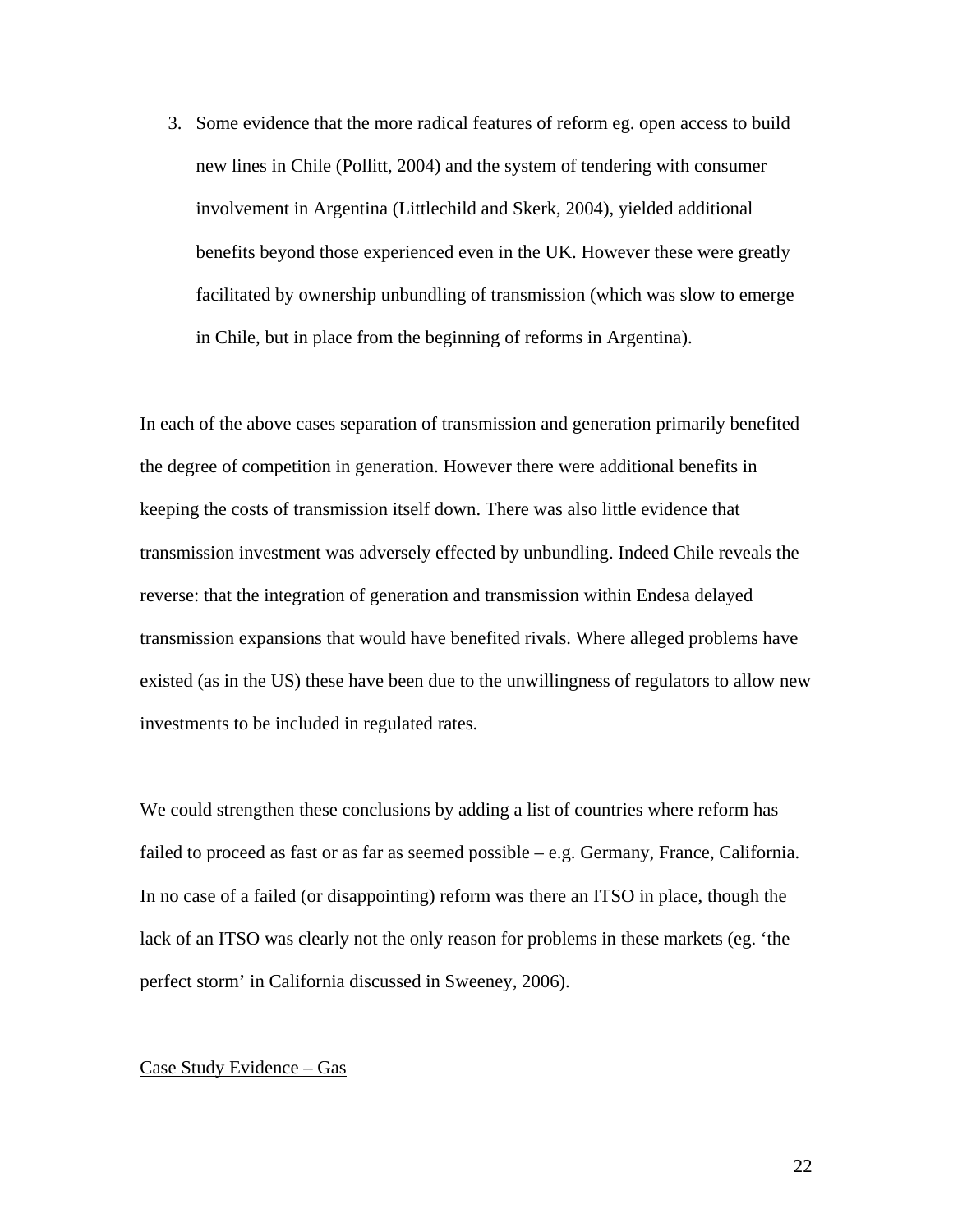The evidence from the gas sector is harder to come by because so few countries have implemented an ITSO or ISO/ITO model. Within Europe only the UK has any serious experience with ownership unbundling (see Arentsen, 2004). By the end of 2005, in addition to the UK, only Denmark (from 2004), Spain (from 2003), Sweden (from 2004 for one of two companies), and Netherlands (from 2005) had ownership unbundled gas transmission along the ITSO model (see Gomez-Acebo and Pombo Abogados SL et al, 2005). The UK has been a successful model with degrees of residential customer switching well above any other market and a competitive, non-discriminatory regime for shippers.

In the US there are many examples of ITSOs and the general consensus is that this model has been successful in facilitating a move to competitive gas markets and this has been a major improvement on the previous system of vertically integrated utilities (Jamasb et al., 2006). In a number of US states – e.g. Illinois - there has been the successful introduction of residential gas competition (Hasegawa et al., 2007).

While there are few examples of ownership unbundling in practice there are many examples of problems with VI or the emerging LTSO model in gas. The EU Energy Sector Inquiry highlights many of these and comments that 'vertical integration of network and supply interest [in gas] leads to conflicts of interest resulting, inter alia, in distorted investment incentives' (European Commission, 2007, p.66).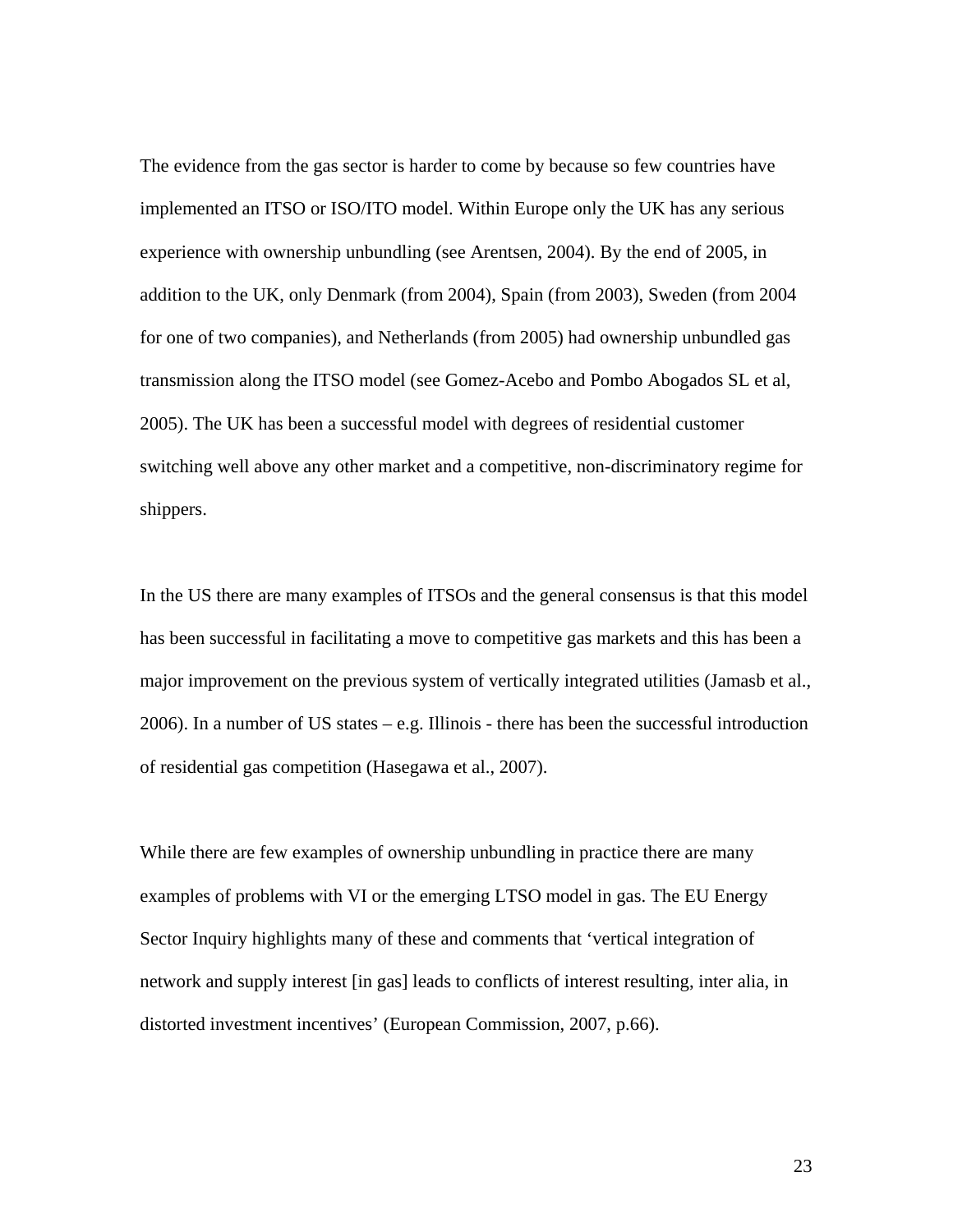#### *Issues raised by ownership unbundling*

### Is an ISO without ITSO or ITO sufficient?

There is an issue about whether best practice independent regulation (in the sense of Green et al., 2006) with an ISO can achieve most of the advantages of ownership unbundling. ISOs seem to deliver in the US – at least for pro-competitive short term system management. However the US has large regional markets with many players and in such circumstances ISOs can be significant and powerful players who ensure fair play in the wholesale market. The PJM market is the largest interconnected system in advanced countries. However a question mark remains over the ability of ISOs to manage long term congestion costs. PJM's congestion costs are significantly greater than the total cost of transmission service (PJM, 2007, p.9) and it has rather belatedly announced a programme of major new transmission investments to reduce its congestion costs. Thus managing the ISO / TO interface in the absence of an ITSO is a significant challenge.

In European countries ISOs facing well capitalised and large transmission and generation owners may even exacerbate the problem of ensuring adequate transmission investment. Problems seem to be acute when transmission expansions are required and contested by incumbent generators (eg. Chile). ISOs therefore seem to address the issue of nondiscriminatory access but not solve the issue of investment adequacy (they may even create it). Clearly the unwillingness of integrated generation and transmission asset owning firms to propose socially beneficial investments which reduce prices by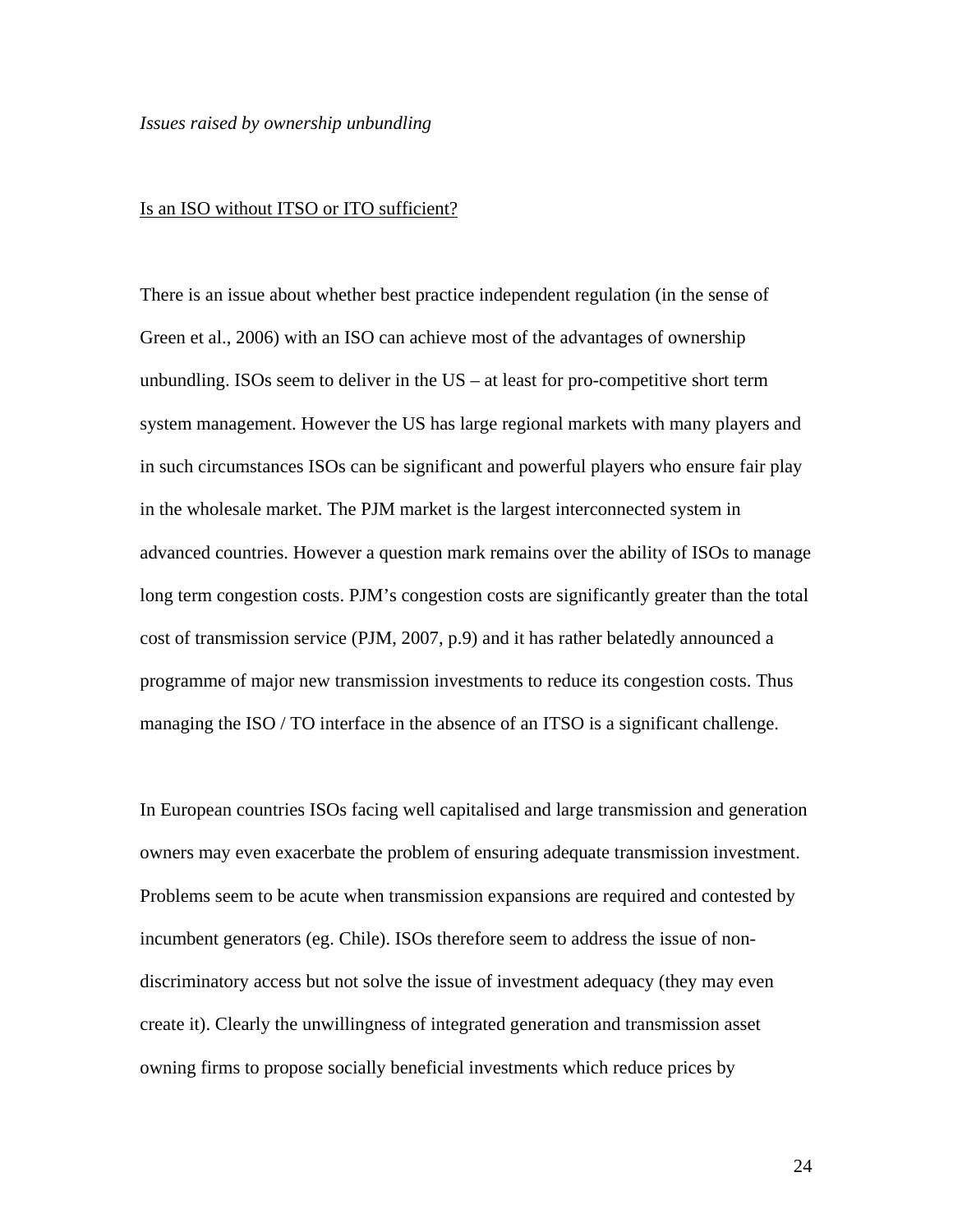facilitating competition is both a theoretical and a practical problem (in the view of the EU Sector Inquiry). Making transmission asset ownership separate from generation ownership improves incentives for market expansion and deepening. Though it creates the new problem of potentially excessive expansions in transmission assets if regulation is weak, though there is no evidence of this being a problem in Europe (not least because of planning restrictions on new transmission lines).

### Is the LTSO a viable alternative to ownership unbundling?

The legally unbundled transmission system operator (LTSO) model in France has little track record. The advantages of an LTSO are that it can potentially acheive the investment adequacy benefits of an independent transmission system operator (ITSO) without the potential costs of separation or the possible undercapitalisation of small transmission operators (TOs). However the residual problem of vertical integration remains, which may be difficult to police in less developed EU countries. It is also not clear what the benefits of common ownership really are if there is effective legal separation. ITSOs can be large companies (through international expansion) and have different risk profiles to gas shippers/retailers and electricity generators/retailers. ITSOs are also free to merge electricity and gas networks which may be very cost efficient. It is also undoubtedly the case that the success of the LTSO model relies on very strong regulatory oversight. An example of this would be the regulation of electricity distribution and retail in the UK, where in 2000 Ofgem took decisive action to reallocate a significant share of costs from distribution to retail within legally unbundled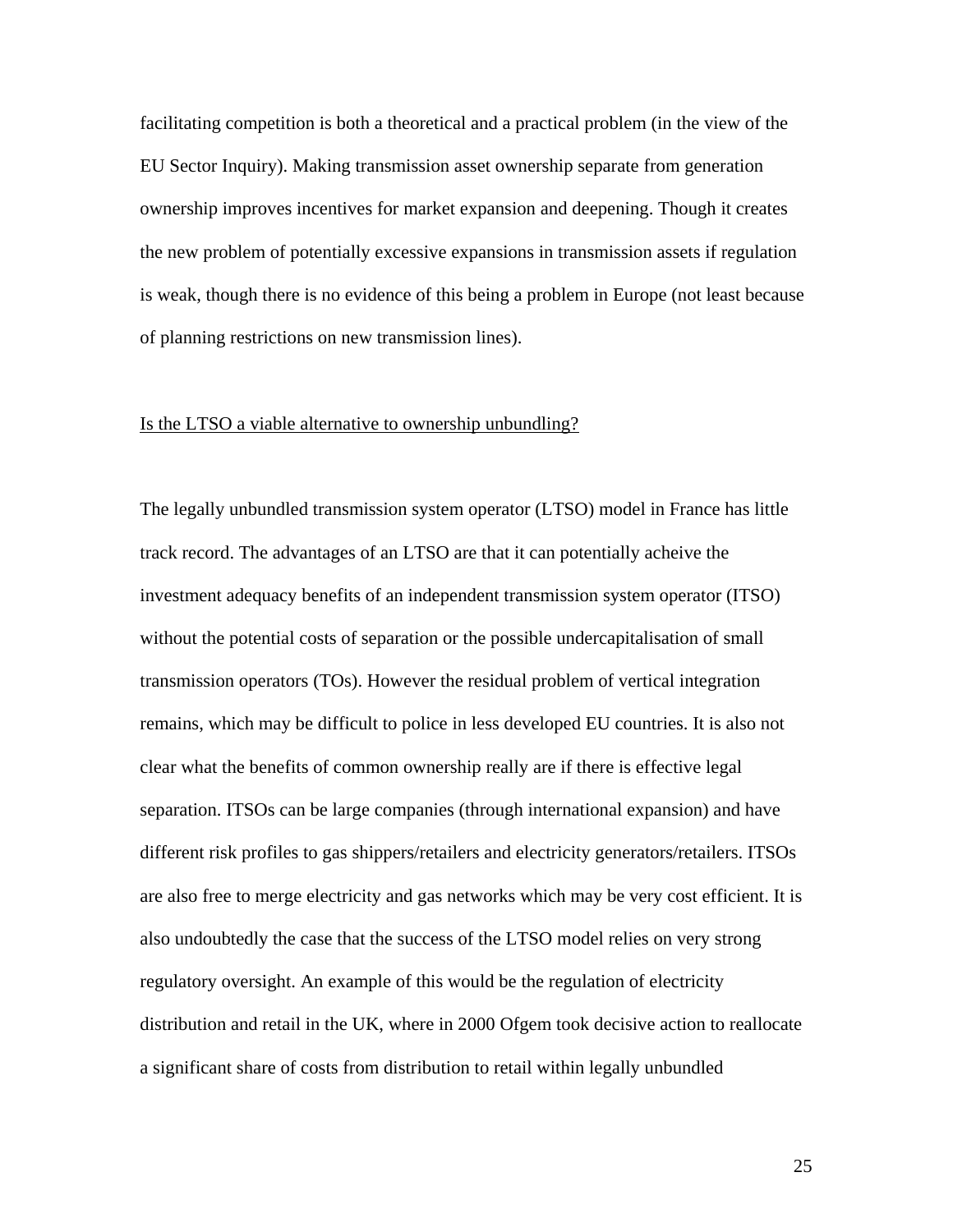distribution and supply businesses (see Ofgem, 1999). This was in order to facilitate retail competition with non-incumbents by more accurately reflecting the true costs of retail supply within the supply costs of integrated businesses.

### Regulatory burden of unbundling

Ownership separation under the ITSO (or ISO/ITO) model may require stronger regulation than under vertical integration or under an LTSO with significant government ownership of electricity assets. This is because there are now more information asymmetries than before in the industry (between the firms) and more market based transactions between firms. This has the potential to create perverse incentives to invest or operate the transmission system effectively, in the absence of skilful regulation. Clearly fully vertically integrated firms do not *require* much formal separate economic regulation. However they may require significant amounts of anti-trust monitoring and enforcement action if privately owned.

### Possible unintended consequences of ownership unbundling

Any structural reform of an industry can bring about unintended consequences and hence should be approached with caution. The evidence that structural remedies in general bring about social welfare improvements is mixed. Crandall and Whinston (2003) struggle to find consumer benefits arising from structural remedies in the most celebrated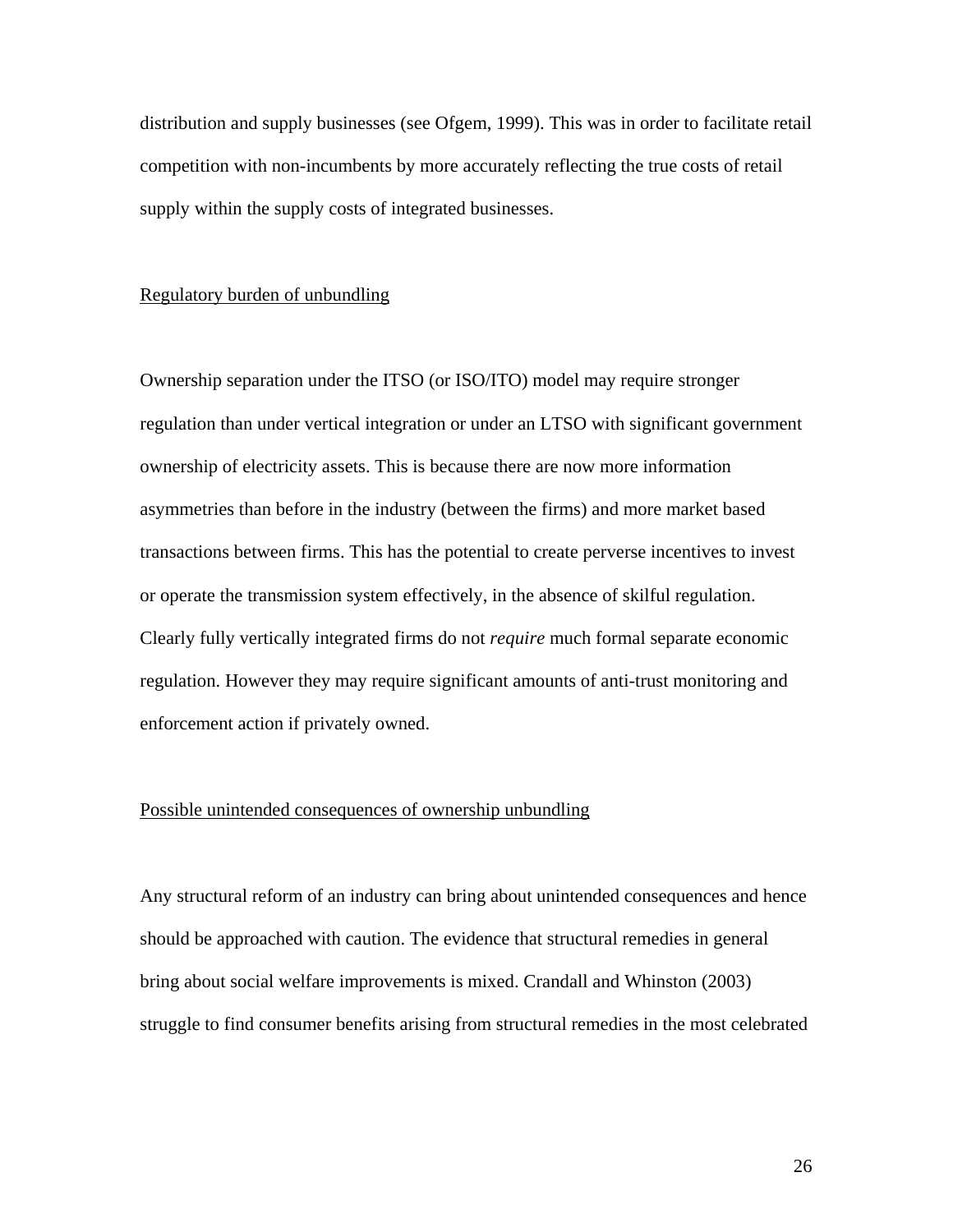anti-trust cases in the US (including Standard Oil, Alcoa and AT&T). However our present case may be an example where the gains are more certain.

The main problem of forced separation is unintended consequences. The UK beer industry provides a good example. Forcing breweries to limit the number of pubs they held lead to increased ownership concentration in both brewing and pub ownership as firms specialised by selling assets to one another. This had the effect of raising prices because of reduced competition and increased costs (Slade, 1998). Clearly care must be taken to ensure that any sell off of transmission assets by large integrated companies (following ownership unbundling) does not simply allow them to finance additional anticompetitive mergers in generation and retail. Any major policy induced change to market structure may require significant vigilance on the part of anti-trust authorities as market forces (via mergers) seek to reconfigure the industry in the light of legal restrictions on ownership. However it worth noting that electricity reforms which do not include ownership unbundling are also subject to the possibility of (negative) unintended consequences.

### Consistency with future technological developments

Finally, one needs to be aware that restructuring should be robust to the likely future evolution of the electricity and gas industries. With increased cross border flows, increased demand for renewables on the system and increased future expansion requirements transmission increasingly competes with generation and network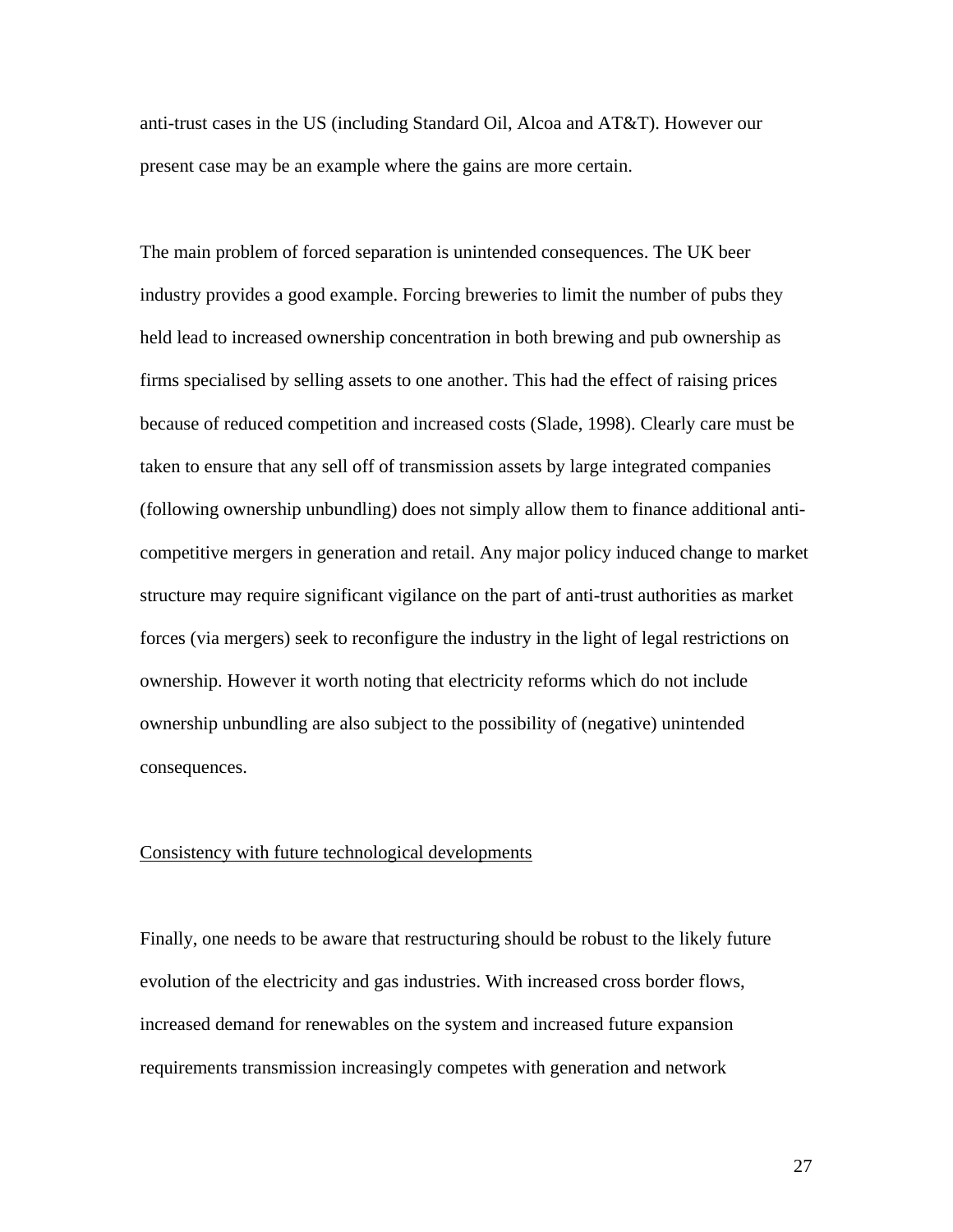expansions may be more important than in the past. This suggests that creating ownership unbundled transmission companies may be a good thing for encouraging competition between generation and transmission. It may also facilitate the introduction of competitive tendering for new lines and a move towards user negotiations over future investments (as in Argentina). Competition between generation and transmission may have the added benefit of improved information flow as in contrast to the situation under vertical integration, one party (generation or transmission) will have an incentive to reveal accurate information that will benefit it, even if it is at the expense of the other.

## *Conclusion*

Ownership unbundling of electricity and gas transmission networks is a key feature of jurisdictions with the most successful energy market reforms. It is therefore associated with competitive wholesale and retail markets and effective regulation of monopoly networks. While the evidence is circumstantial and case study based, it seems to be consistent. One might go so far as to suggest that the reason why it continues to be strongly resisted by incumbent companies in so many European countries is precisely because it is likely to be successful in facilitating more competition in these markets.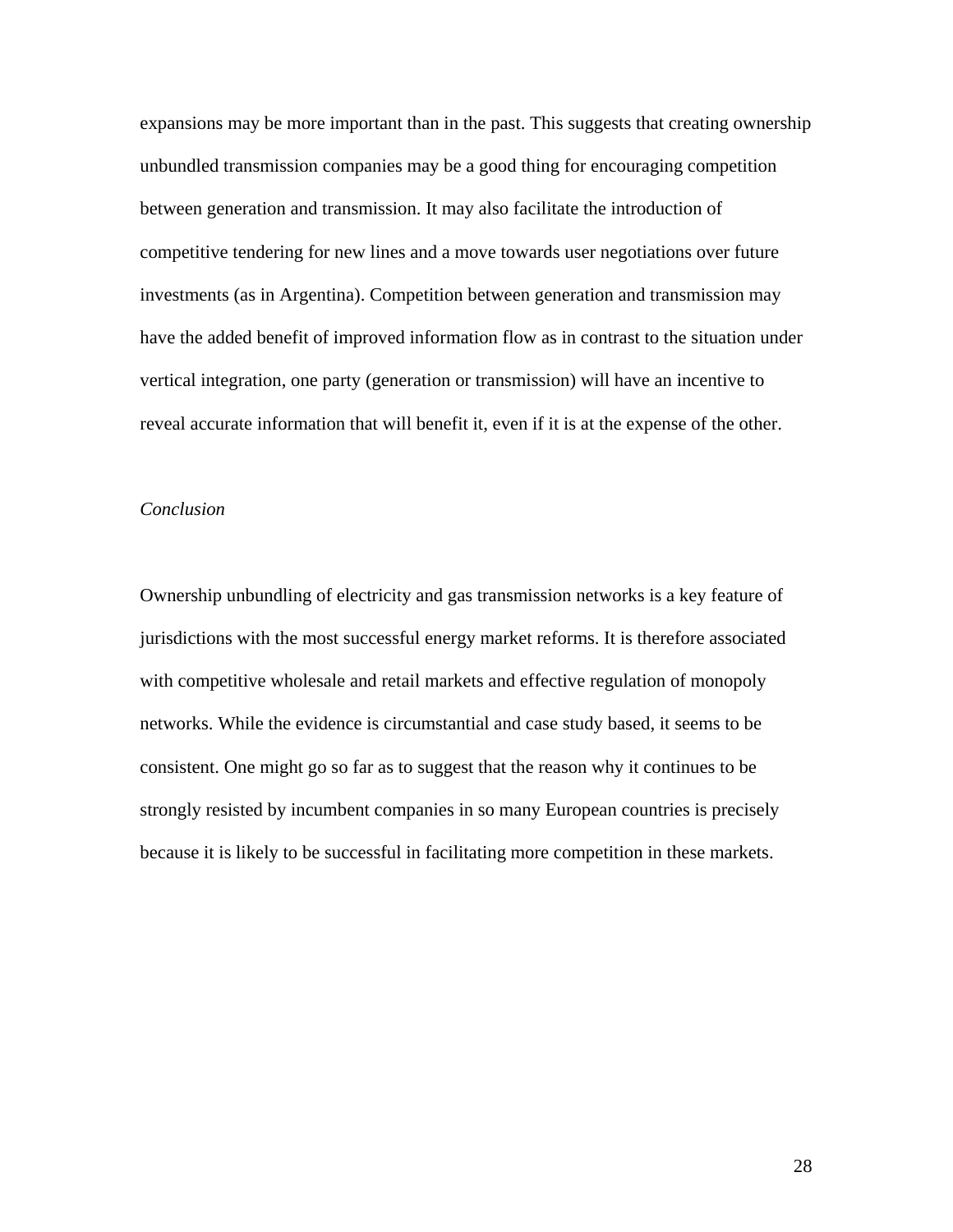Alesina, A., Ardagna, S., Nicoletti, G. and Schiantarelli, F. (2005), '[Regulation And](http://ideas.repec.org/a/tpr/jeurec/v3y2005i4p791-825.html)  [Investment](http://ideas.repec.org/a/tpr/jeurec/v3y2005i4p791-825.html)', *[Journal of the European Economic Association](http://ideas.repec.org/s/tpr/jeurec.html)*, Vol.3 (4), pp.791-825.

Arentsen, M.J. (2004), 'Politics and Regulation of Gas in Europe', in D.Finon and A.Midttun (eds.) *Reshaping European Gas and Electricity Industries: Regulation, Markets and Business Strategies*, Oxford: Elsevier.

Baarsma, B., Nooij, M., Koster, W., Weijden, C. (2007), 'Divide and rule. The economic and legal implications of the proposed ownership unbundling of distribution and supply companies in the Dutch electricity sector', *Energy Policy*, Vol.35, pp.1785-1794.

Besant-Jones, J.E. (2006), *Reforming Power Markets in Developing Countries: What Have We Learned?*, World Bank Energy and Mining Sector Board Discussion Paper, No.19, September 2006.

Bolle, F. and Breitmoser, Y. (2006) *On the Allocative Efficiency of Ownership Unbundling*, European University Viadrina Frankfurt (Oder) Department of Business Administration and Economics Discussion Paper No. 255.

Copenhagen Economics (2005a), Market Opening in Network Industries: Part I Final Report, Copenhagen Economics for DG Internal Market.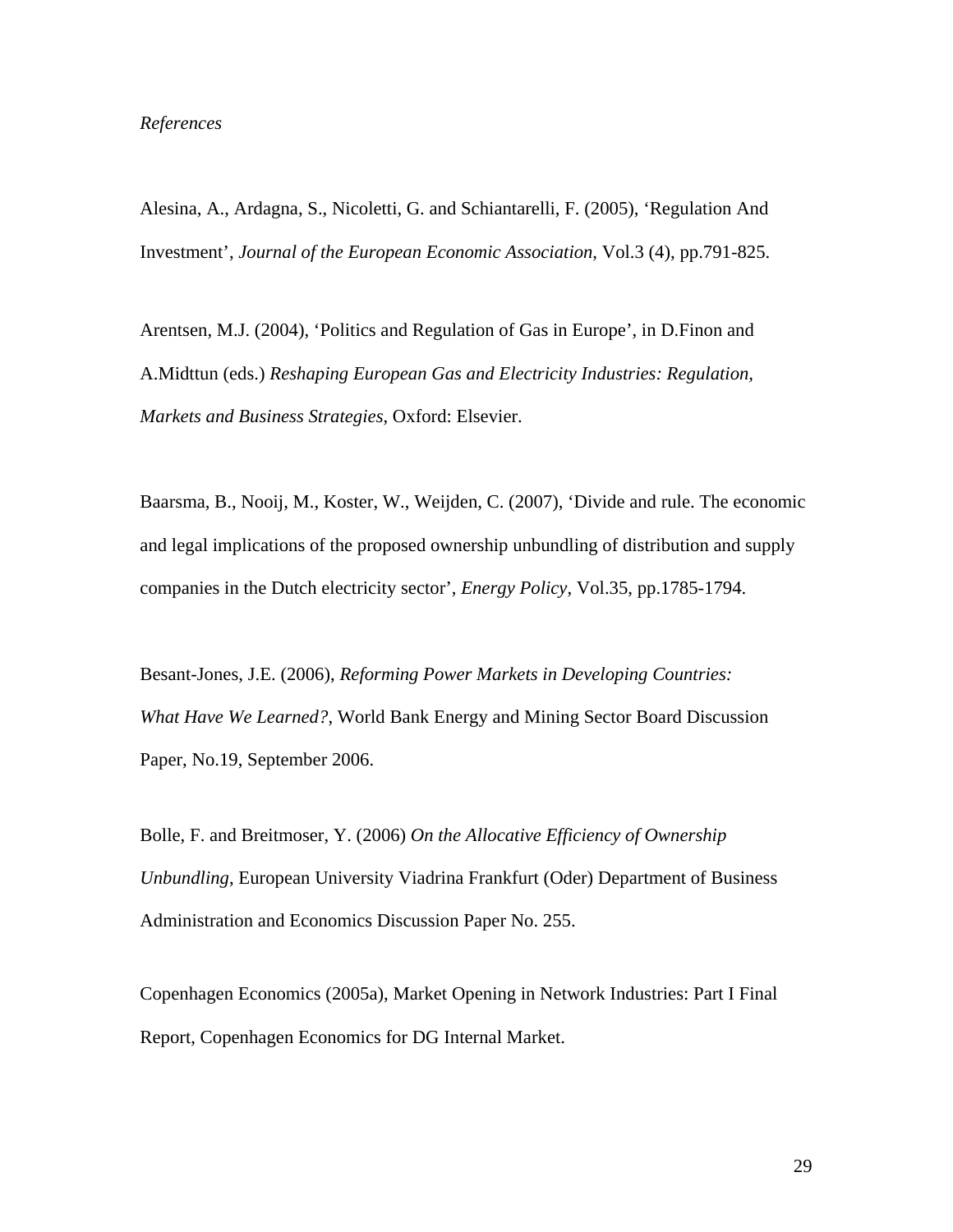Copenhagen Economics (2005b), *Market Opening in Network Industries: Part II Sectoral Analyses*, Copenhagen Economics for DG Internal Market.

Crandall, R.W. and Whinston, C. (2003), 'Does Antitrust Policy Improve Consumer Welfare? Assessing the Evidence', *The Journal of Economic Perspectives*, Vol. 17, No. 4. (Autumn, 2003), pp. 3-26.

Cremer, H., Cremer, J. and De Donder, P. (2006), *Legal Vs Ownership Unbundling in Network Industries*, CEPR Working Paper, No.5767.

Domah, P. and Pollitt, M.G. (2001), 'Restructuring and privatisation of electricity distribution and supply businesses in England and Wales: a social cost-benefit analysis', *Fiscal Studies*, 22(1): 107-146.

Energy International and GasTech (2003), *Natural Gas Transmission System Operations in the United States, United Kingdom and Australia*, Washington D.C.: Energy International and GasTech. Available at [http://www.dte.nl/images/12\\_8402\\_tcm7-](http://www.dte.nl/images/12_8402_tcm7-5851.pdf) [5851.pdf](http://www.dte.nl/images/12_8402_tcm7-5851.pdf)

Energy Security Analysis, Inc. (2005), *Impacts of the PJM RTO Market Expansion*. November 2005. Available at:

<http://www.pjm.com/documents/downloads/reports/20051101-impact-pjm-expansion.pdf>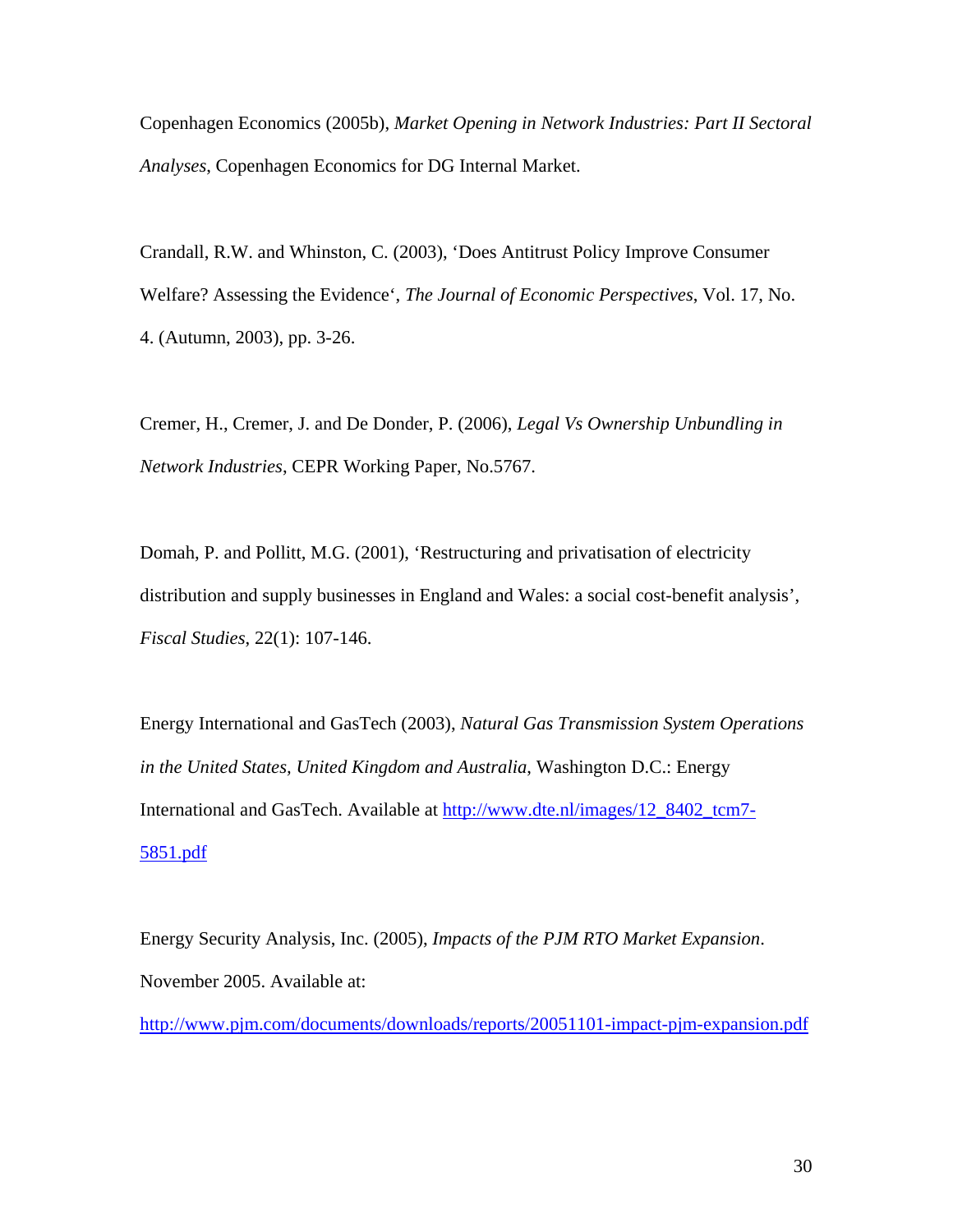Ernst and Young (2006), *Final Report Research Project: The Case for Liberalisation* http://www.dti.gov.uk/files/file28401.pdf

European Commission (2007), *DG Competition Report on Energy Sector Inquiry*, Brussels: European Commission.

Green, R., Lorenzoni, A., Perez, Y. and Pollitt, M. (2006), *Benchmarking electricity liberalisation in Europe*, Electricity Policy Research Group Working Papers, No.EPRG 06/09. Cambridge: University of Cambridge.

Gomez-Acebo and Pombo Abogados SL and Charles Russell LLP (2005), *Unbundling of Electricity and Gas Transmission and Distribution System Operators*, Final Report and Annexes for European Commission, Brussels.

Hasegawa, H., Maeya, H., Suzuki, K. and Kamimura, S. (2007), *An Analysis on European and US Gas Industry Deregulation: From the viewpoints of market liquidity and transportation services*, IEEJ, Japan.

Hattori, T. and M. Tsutsui (2004), 'Economic Impact of Regulatory Reforms in the Electricity Supply Industry: A Panel Data Analysis for OECD Countries', *Energy Policy*, [Vol.32 \(6\)](http://www.sciencedirect.com/science?_ob=PublicationURL&_tockey=%23TOC%235713%232004%23999679993%23463055%23FLA%23&_cdi=5713&_pubType=J&view=c&_auth=y&_acct=C000053194&_version=1&_urlVersion=0&_userid=1495569&md5=b6523a420f4a588a581672aca6cd28e7), pp.823-832.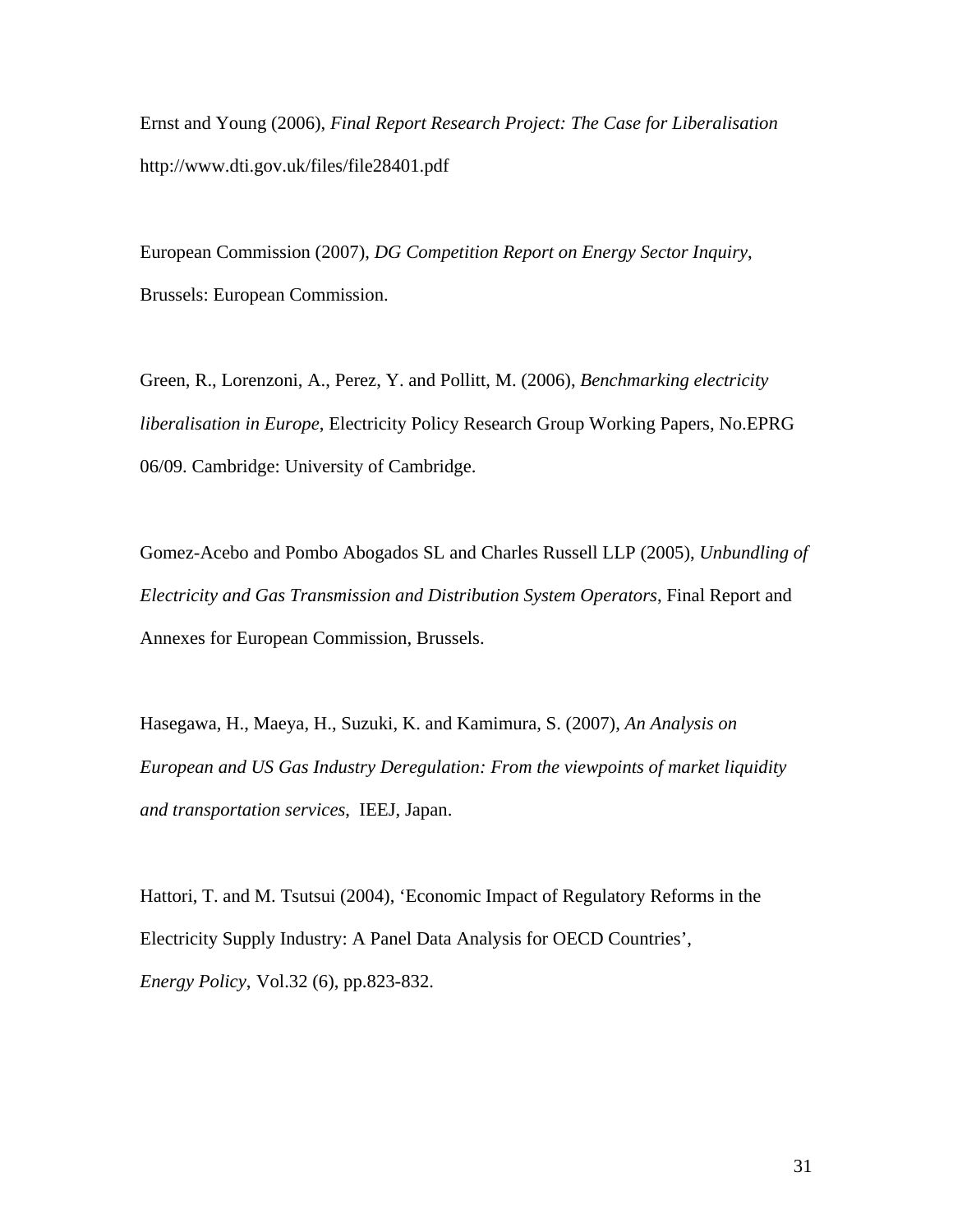Jamasb, T., Mota, R., Newbery, D. and Pollitt, M. (2004), 'Electricity sector reform in developing countries: a survey of empirical evidence on determinants and performance.' Cambridge Working Papers in Economics, No.0439.

Jamasb, T., Newbery, D., Pollitt, M. and Triebs, T. (2006), *International Benchmarking and Regulation of European Gas Transmission Utilities*, Report prepared for the Council of European Energy Regulators (CEER).

Joskow, P. and Tirole, J. (2000), 'Transmission rights and market power on electric power networks', *RAND Journal of Economics*, 31 (3): 450-87.

Kwoka, J. (2006), *Restructuring the U.S. Electric Power Sector: A Review of Recent Studies*, Report prepared for the American Public Power Association, November 2006. Available at: <http://www.appanet.org/files/PDFs/RestructuringStudyKwoka1.pdf>

Kwoka, J. and Pollitt, M. (2007), *Industry Restructuring, Mergers and Efficiency: Evidence from Electric Power*, Faculty Working Papers Northeastern University, <http://www.economics.neu.edu/papers/documents/07-001.pdf>

Littlechild, S.C. and Skerk, C.J. (2004), *Regulation of transmission expansion in Argentina Part I: State ownership, reform and the Fourth Line*, CMI Electricity Project Working Paper, No.61.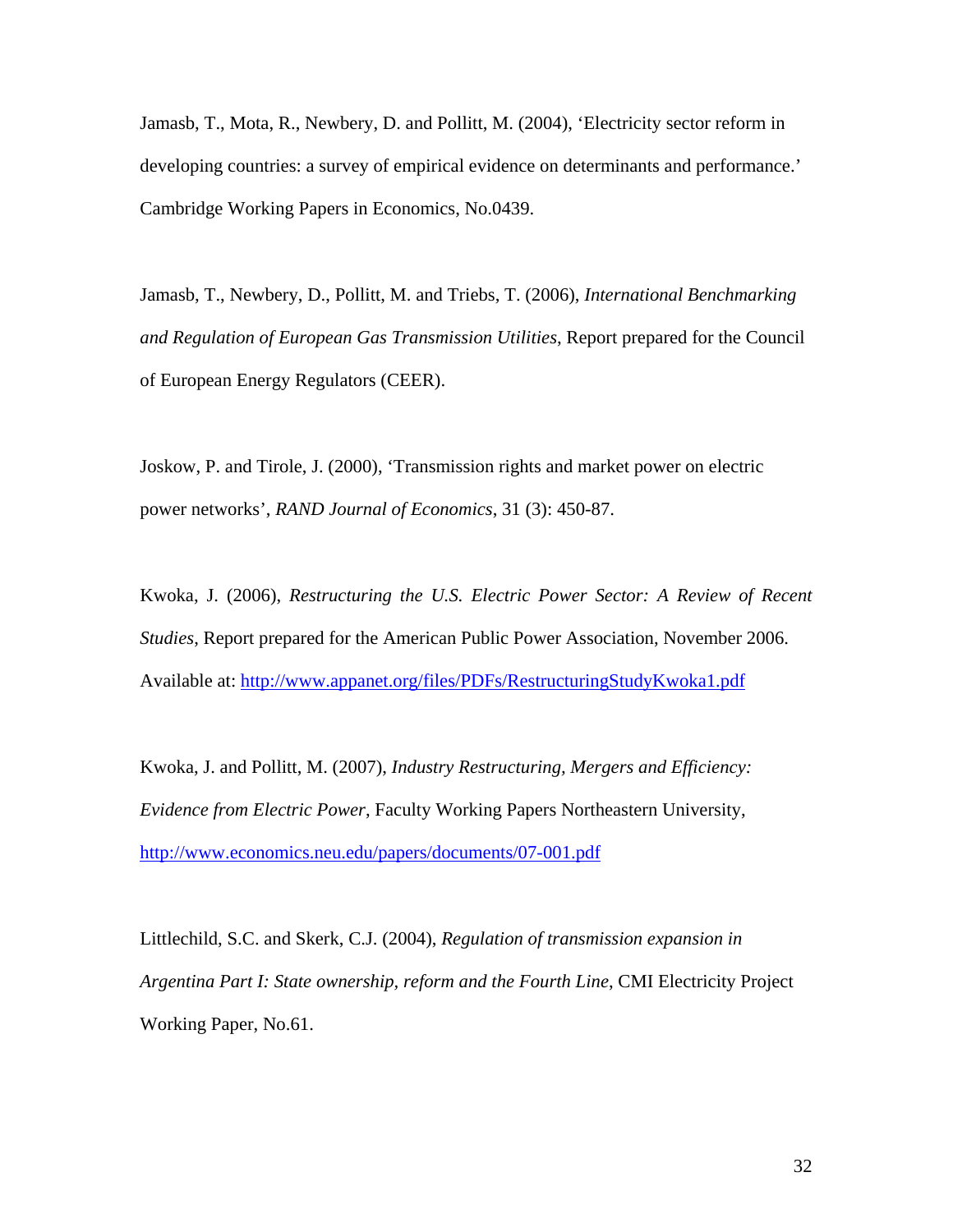Michaels, R.J. (2006), 'Vertical Integration and the Restructuring of the U.S. Electricity Industry', *Policy Analysis*, No.572, pp.1-31.

Mulder, D. and Shestalova, V. (2005) *Costs and benefits of vertical separation of the energy distribution industry: the Dutch case*, mimeo http://www.wip.tuberlin.de/typo3/fileadmin/documents/infraday/2005/papers/mulder\_she stalova\_Costs\_and\_benefits\_of\_Vertical\_Separation.pdf

Nemoto, J. and Goto, M. (2004), 'Technological externalities and economies of vertical integration in the electric utility industry', *[International Journal of Industrial](http://www.ingentaconnect.com/content/els/01677187;jsessionid=1u7276bal9mer.alice)  [Organization](http://www.ingentaconnect.com/content/els/01677187;jsessionid=1u7276bal9mer.alice)*, Vol.22, (1), pp. 67-81.

Newbery, D.M. and Pollitt, M.G. (1997) "The restructuring and privatisation of Britain's CEGB: was it worth it?" *Journal of Industrial Economics*, 45(3): 269-303

Ofgem (1999), *Electricity Distribution Price Control Review – Final Proposals, December 1999*, London: Ofgem.

PJM (2007), *PJM Financial Report 2006*, PJM. Available at <http://www.pjm.com/about/downloads/2006-financial-report.pdf>

Pollitt, M. (2004) "Electricity reform in Chile: lessons for developing countries." *Journal of Network Industries*, 5(3-4): 221-262.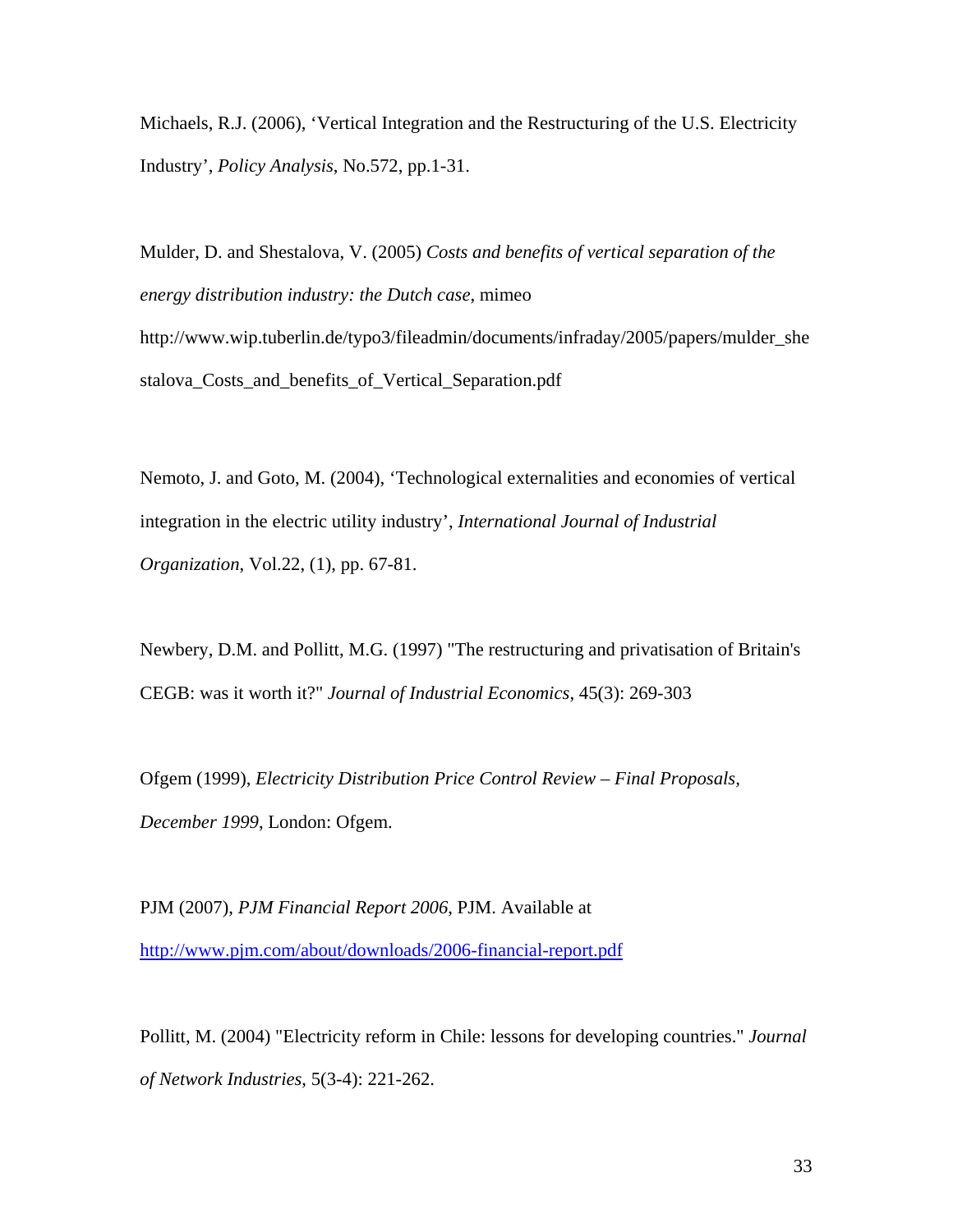PWC (2006), *An economic analysis of the ownership unbundling of electricity distribution in New Zealand*, PWC for Essent. Available at [www.essent.nl/essent/bin/20060316OwnershipUnbundlingNewZealand\\_tcm26-](http://www.essent.nl/essent/bin/20060316OwnershipUnbundlingNewZealand_tcm26-29632.pdf) [29632.pdf](http://www.essent.nl/essent/bin/20060316OwnershipUnbundlingNewZealand_tcm26-29632.pdf)

Sioshansi, F.P. and Pfaffenberger, W. (eds.), *Electricity Market Reform: An International Perspective*, Oxford: Elsevier.

Slade, M. (1998), 'Beer and the Tie: Did Divestiture of Brewer-Owned Public Houses Lead to Higher Beer Prices?' *Economic Journal*, Vol. 108, pp.565-602.

Steiner, F. (2001), 'Regulation, Industry Structure and Performance in the Electricity Supply Industry', *OECD Economic Studies*, No. 32., pp.143-182.

Sweeney, J.L. (2006), 'California Electricity Restructuring, The Crisis and Its Aftermath', in Sioshansi and Pfaffenberger (eds.), pp.319-382.

Synapse Energy Economics (2004), *Electricity Prices in PJM: A Comparison of Wholesale Power Costs in the PJM Market to Indexed Generation Service Costs*. June 2004. Available at: